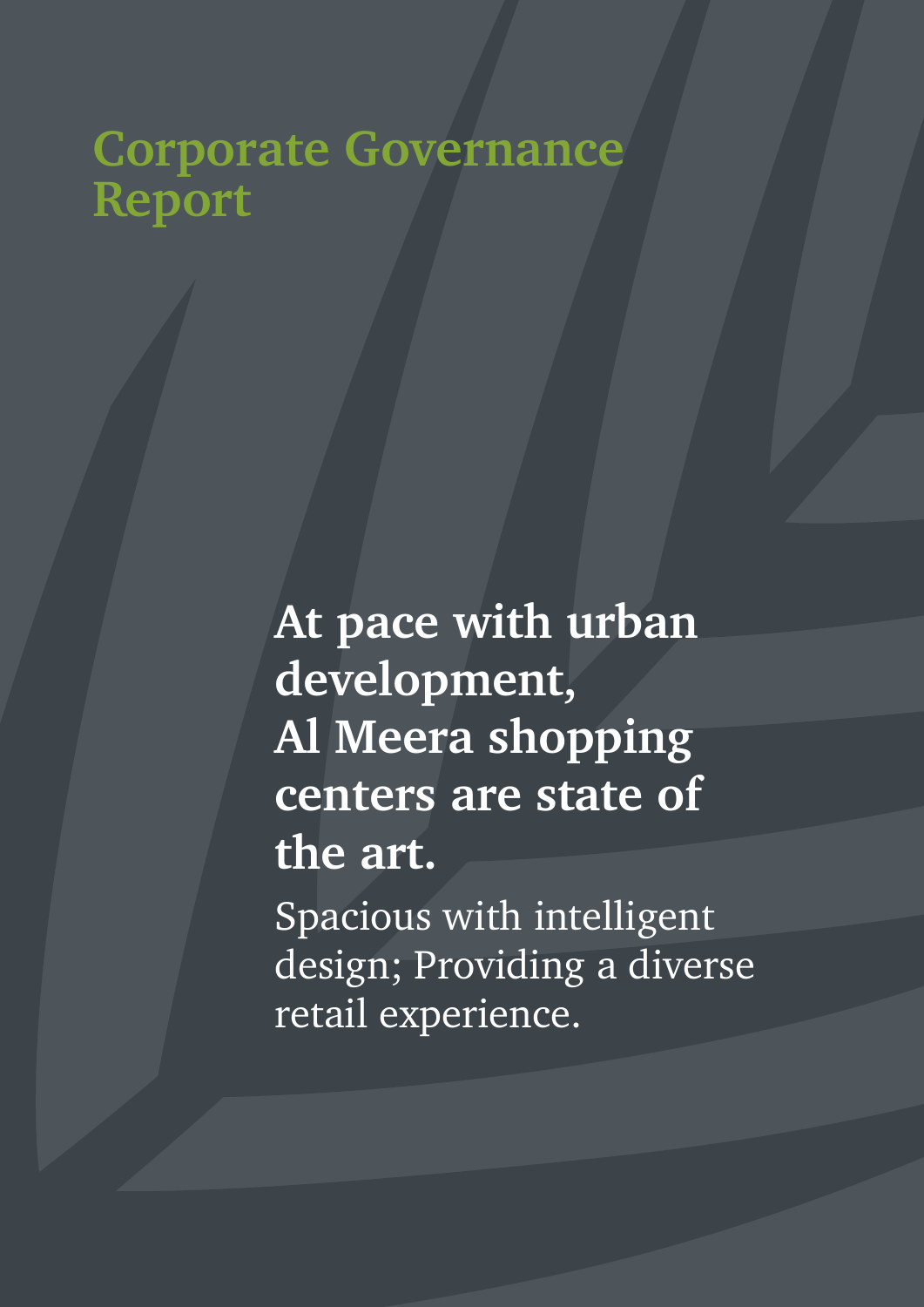

His Highness, Sheikh Tamim Bin Hamad Al Thani

*Emir of the State of Qatar*



His Highness, Sheikh Hamad Bin Khalifa Al Thani

*The Father Emir*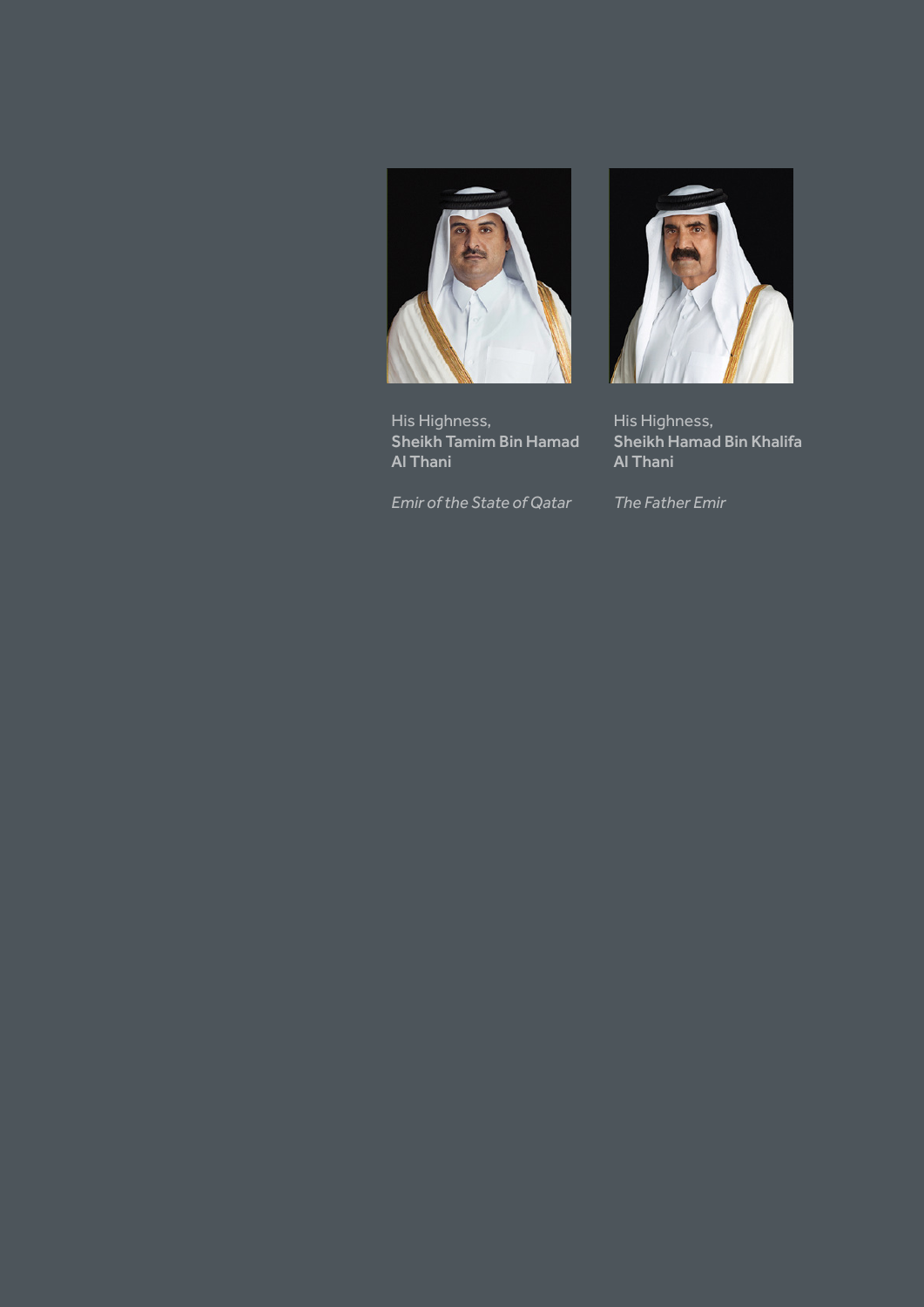#### Corporate Governance Report



## **Sheikh Thani Bin Thamer Bin Mohammed Al Thani**

#### Chairperson's Message

In the name of Allah, most gracious most merciful, It gives me great pleasure and honor to present you with the eighth Corporate Governance report of Al Meera Consumer Goods Company (Q.S.C.), which covers the fiscal year, ended 31 December 2017.

The report highlights the recent developments in the corporate governance framework of the Company, while taking into considerations the provisions of the newly introduced corporate Governance Code, which was issued by the Board of Directors of Qatar Financial Market Authority (QFMA) number 5 for 2016.

We take pride in remaining committed to issuing this annual report and we ensure it is being shared with the company's shareholders at the General Assembly Meeting of every year. Thank you.

Sheikh Thani Bin Thamer Al Thani Chairperson of the Board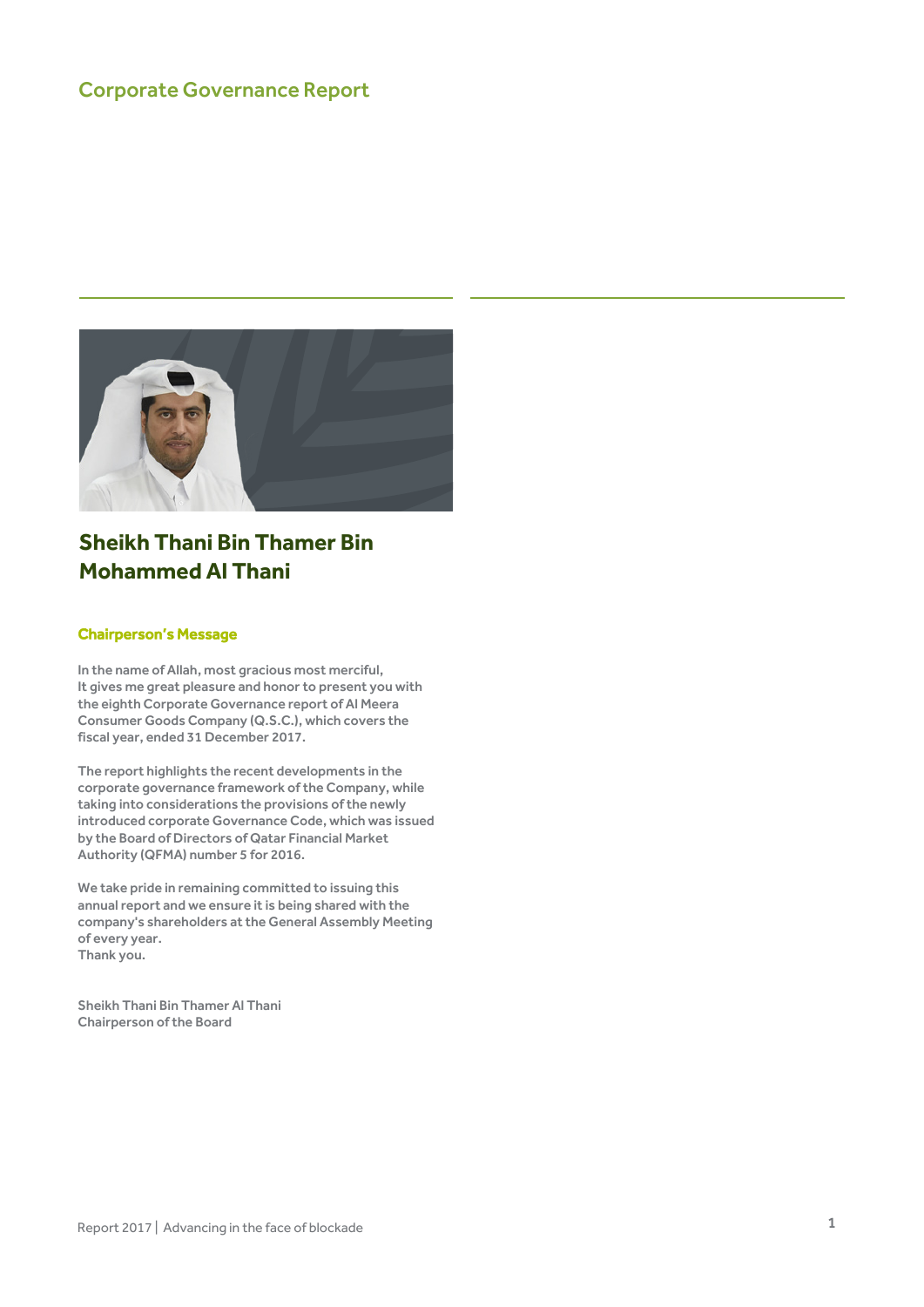#### **1. Report on Corporate Governance**

Corporate Governance entails an internal system, which encompasses people, policies and processes. This system is aimed at fulfilling shareholders' interests through effective direction and control of management activities utilizing good business practices, objectivity and above all, integrity. We, at Al Meera, are committed to meeting the aspirations of all of our stakeholders. We also believe that Corporate Governance is a way of life, rather than a mere legal compulsion, as it inspires and strengthens investors' confidence and commitment to the Company.

In our commitment to serve the interests of our stakeholders, Al Meera is committed to creating a governance structure that reflects the highest standards of independence, oversight and transparency. Our guiding framework is the provisions of the newly introduced Corporate Governance Code for public listed entities, which was issued by the Qatar Financial Market Authority ("QFMA") on 15 May 2016. We have also drawn general reference from other applicable laws and regulations of the State of Qatar and Qatar Exchange, in addition to internationally regarded good governance practices.

This governance report highlights key components of the governance framework as designed and implemented in Al Meera for the reporting period from 1 January 2017 to 31 December 2017.

#### **2. Steps taken to achieve compliance with the QFMA Corporate Governance Code**

Article two (2) of the QFMA's Board of Directors decision number 5 of 2016 on the Corporate Governance Code, urges all legal entities listed in the main market to comply with the provisions of the Code within the permitted period.

Under the guidance of its Board of Directors, Al Meera has worked to develop an integrated vision of the requirements of the Corporate Governance Code, which included the steps necessary to comply with them. Furthermore, Al Meera contracted an internationally acclaimed consultant to work jointly with the concerned persons in the Company to reconcile the Company with the requirements of the Code.

All concerned stakeholders in the Company have been involved in the efforts to comply with the provisions of the Code based on the principle of transparency and collaborative work.

In addition to the efforts that have been made, the Company will take advantage of the permitted period from the QFMA to ensure compliance with the provisions of the newly introduced Code.

#### **3.Shareholders**

Al Meera values and respects the rights of its shareholders, which are established by the Articles of Association (AoA) to ensure that shareholders' rights are respected in a fair and equitable manner.

The established rights of the shareholders specifically include inter alia, a priority in subscription of Al Meera's shares, access to ownership records and attendance of the annual and the extraordinary general assemblies. The rights also include exercise of voting and delegation of voting through proxies, decision and distribution of dividends in the annual and the extraordinary general assemblies. Their rights extend to include calls for general assembly, setting and discussion of meeting agendas and the right to receive feedback on questions asked in addition to the method of voting on Board election, and participation in major decisions through General Assembly and so on.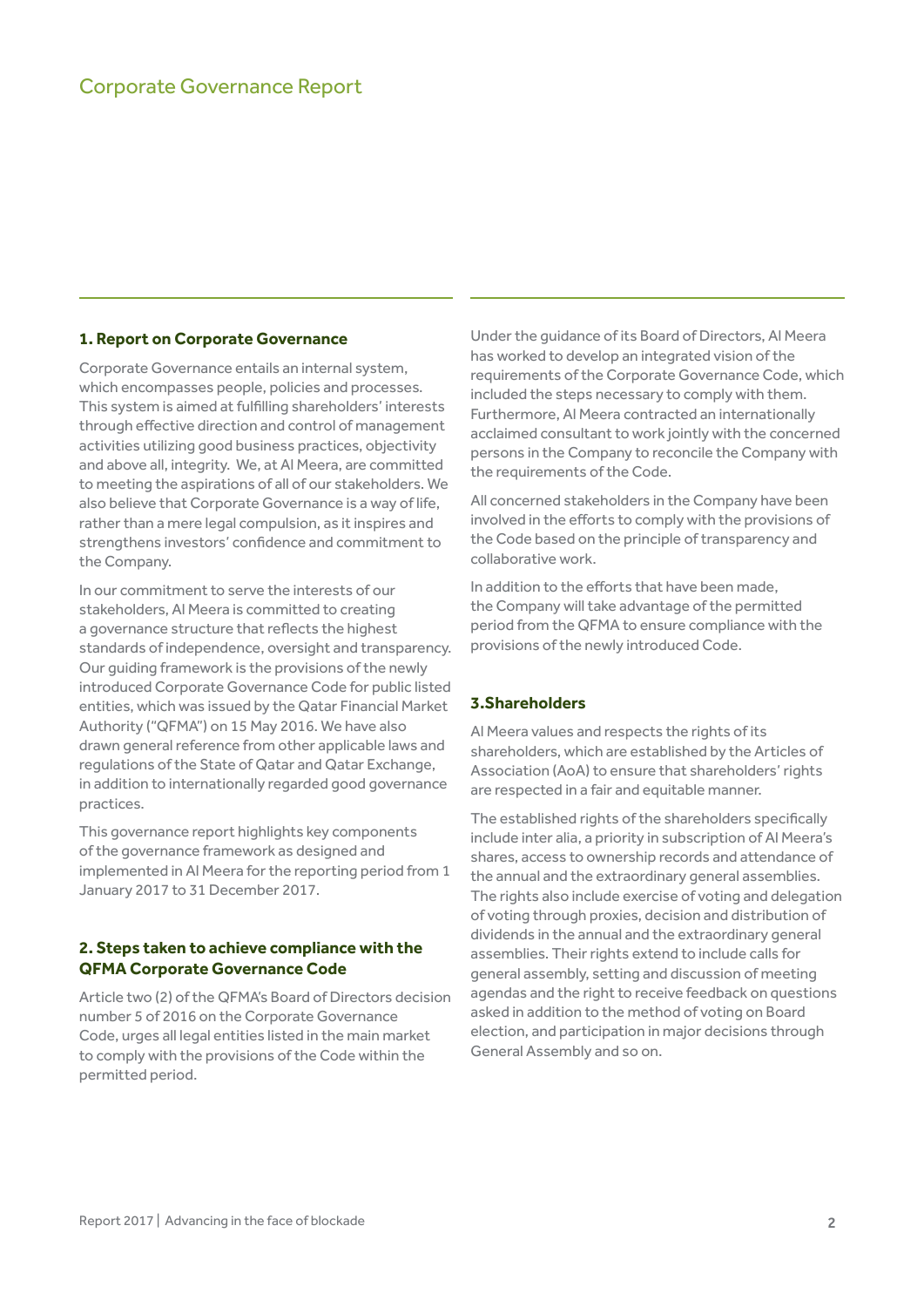The annual general assembly was held on 19 March 2017, during which the following resolutions were adopted:

- Heard and approved the Board of Directors' Report on the Company's activities, Financial Results achieved in the year 2016, and the Company's plan.
- Approved External Auditors' Report for the financial year ended 31 December 2016.
- Approved the Balance Sheet and Profit and Loss Accounts for the year ended 31 December 2016.
- Endorsed the seventh Corporate Governance Report for Al Meera, which covers 2016.
- Approved the Board of Directors' recommendation to distribute 90% cash dividends to shareholders amounting to QR 180,000,000 (QR 9 per share).
- Absolved the Directors of the Board from any liabilities for the financial year ended 31 December 2016, and approved their remuneration.

All the Directors of the Board (who are also Board sub-Committee members) and representatives from Ministry of Business and Trade, Internal Audit and External Auditors of the Company attended the Annual General Assembly.

#### **4. Shareholding Information**

Al Meera Consumer Goods Company Q.S.C. was established by the Law No. 24 of 2004 regarding transforming Consumer Co-operative Societies into a Qatari shareholding Company. The decision number 40 of 2005 dated 28 February 2005 was issued by the Minister of Economy and Commerce to establish the Company in accordance with the provisions of Article No. 68 of Law No. 5 of 2002 regarding Commercial Companies and their Memorandum and Articles of Association.

The capital of the Company is QR 200,000,000, which is divided into 20,000,000 shares at a nominal value of QR 10 per share.

Al Meera was listed on the Qatar Stock Exchange on 28 October 2009 (Al Meera ticker symbol: MERS). Upon listing, the shareholding composition of the Company remained as it was on its establishment in 2005, as follows:

| <b>Shareholders</b>                      | <b>Shares held</b> | <b>Shareholding</b><br><b>Percentage</b> |
|------------------------------------------|--------------------|------------------------------------------|
| <b>Qatar Holding L.L.C</b>               | 5.200.000          | 26%                                      |
| <b>Shareholders of Private</b><br>Sector | 14.800.000         | 74%                                      |

The amended Articles of Association states that Qatar Holding owns 26% of the total shares, and the total shares owned by one shareholder shall not exceed 5% of the total shares of the Company. Al Meera continues to rely on Qatar Exchange to obtain valid and up-to-date records of shareholding.

On 31 May 2012, the Board of Al Meera has approved a number of important changes which have been approved by the competent authorities and the shareholders at the Extraordinary General Assembly held on 08 October 2012. The shareholders approved to increase the capital of the Company by 100% through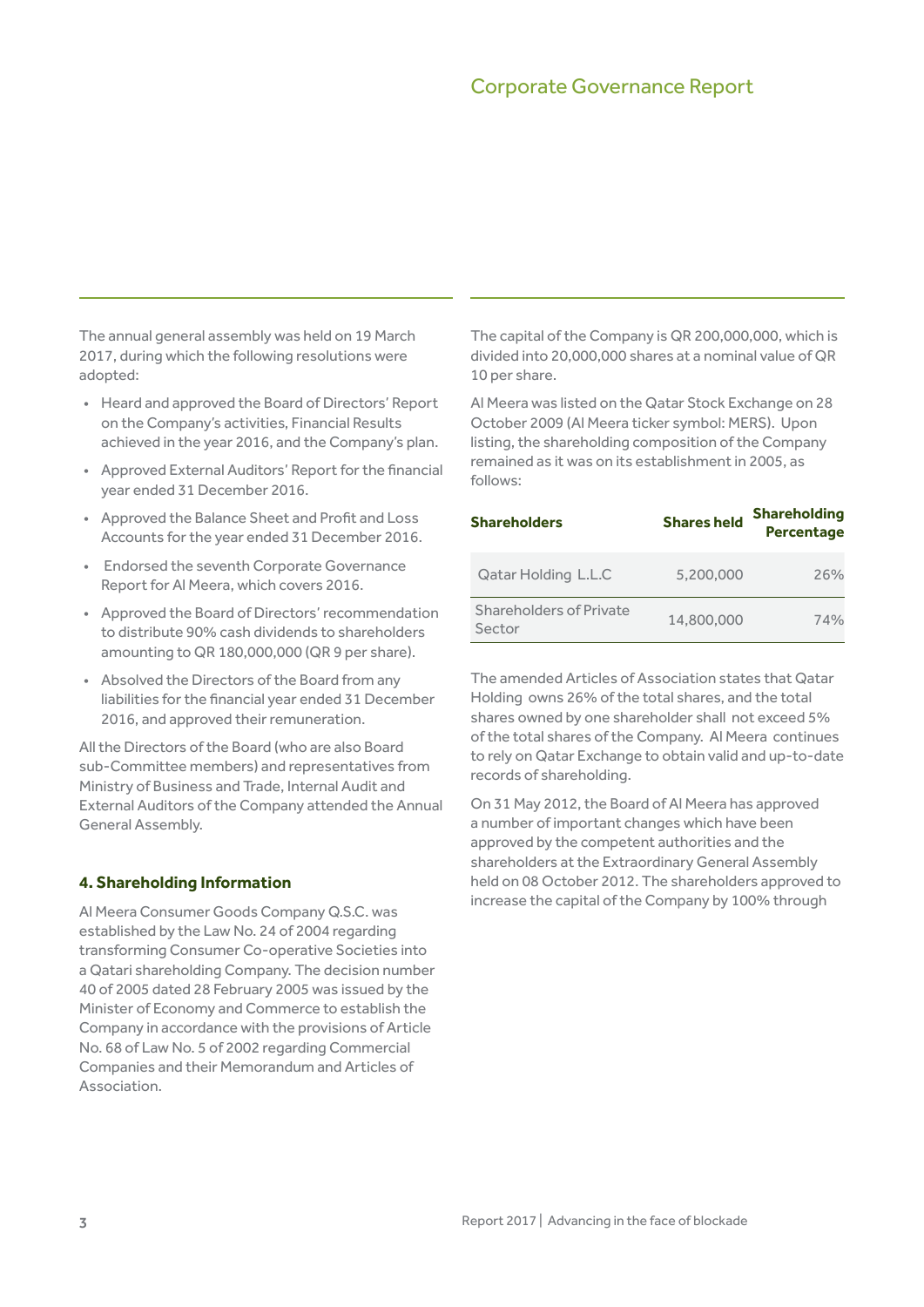rights issue of 10,000,000 shares at an offer price of ten Qatari Riyals plus eighty five Qatari Riyals premium per share. The capital structure of the Company has been accordingly changed, and the Company has updated its incorporation documents accordingly.

Additionally, the Board of Directors also approved in the Extraordinary General Assembly meeting held on 5 October 2016, the amendment of the Articles of Association as per the requirements of the regulatory bodies in accordance with the articles of the Commercial Companies Law No. 11 of 2015. The Company is currently in the process of updating its Articles of Association.

Furthermore, the following decisions were approved in the same Extraordinary General Assembly meeting:

- Amend Article no (6) of the Articles of Association of the Company to transfer the shares of the Government of the State of Qatar amounting to 26% in Al Meera to Qatar Holding.
- Amend Article no. (26) of the Articles of Association to state "The Board of Directors shall manage the Company and shall consist of seven members two of them shall be appointed by Qatar Holding against its shares, provided that one of them shall be the Chairman of the Board. The remaining members shall be elected by secret ballot and Qatar Holding may not participate in the election of the board members."
- Amend Article no. (35) of the Articles of Association to state "The General Assembly may dismiss the Chairman of the Board or any of the Board Members according to the suggestion issued by the Board of Directors by absolute majority, or according to the request signed by a number of shareholders holding not less than quarter of the Company's capital subject to the approval of Qatar Holding. If the dismissal is related to the Chairman

of the Board or the other member who is appointed for the Qatar Holding Company's shares."

The sentence "The Government of the State of Qatar "shall be replaced with the sentence " Qatar Holding Company" wherever seen and read in the Company's Articles of Association".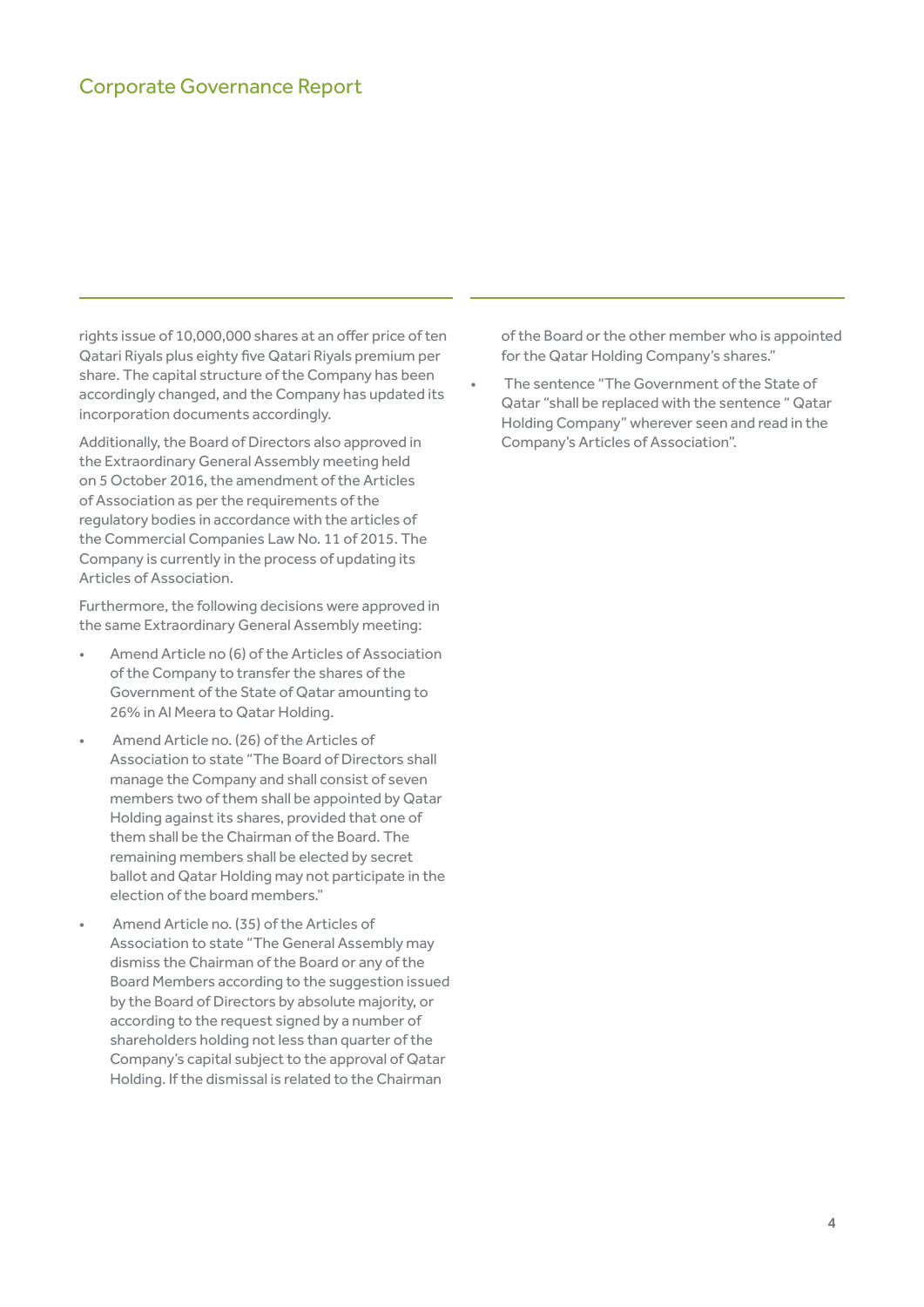#### **5. The Board of Directors**

The Board of Directors provides overall oversight of Al Meera and is jointly responsible for the delivery of the business plan alongside the Chairperson. The Board is vested with all powers necessary for the management and administration of Al Meera's business operations.

The Board has the responsibility to oversee management and be informed, investigate and act as necessary to promote Al Meera's strategic and business objectives. The Board has reviewed the organizational structure of the Company, within the current operation framework and short and long term operational structure taking into consideration expansion and development plans in the local and foreign markets, and adopted the structure depicted below.

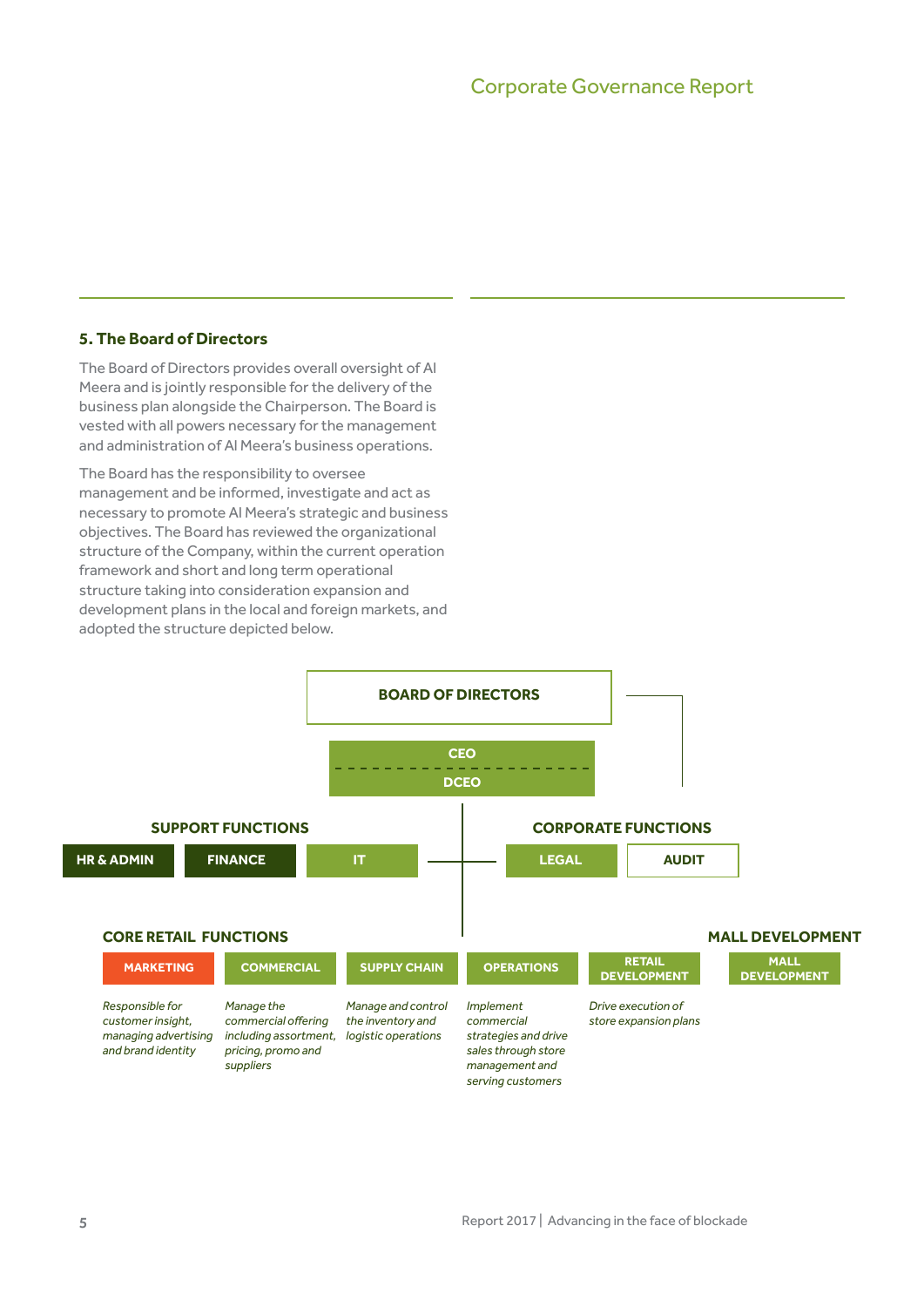#### **6. The Delegation of Authority**

The delegation of authorities and roles and responsibilities of each of the functions has been documented in governance documents, with clear authority limits, strict respect for a dual signatory principle and consistent requirements of a 4-eye principle for the authorization of business transactions. The Board also adopted operational policies and procedures in its seventh meeting held on 21 November 2011 as per specialized studies done by an expert consultancy group.

In addition to the efforts that have been made, the Company will take advantage of the permitted period from the QFMA to ensure compliance to the provisions of the newly introduced Code.

#### **6.1. Board Charter**

Al Meera has adopted a Board Charter for its Board to assist in the exercise of its powers and fulfillment of its duties. The Charter details the purpose of the Board, its composition, meetings proceedings and responsibilities of the Board. Al Meera will take advantage of the permitted period from the QFMA to ensure compliance to the provisions of the newly introduced Code, specifically articles 8 and 9 of the newly introduced code.

Once approved, the amended Board Charter will be published on the corporate website for general reference by the stakeholders.

#### **6.2. Board Code of Conduct**

The Board of Directors of Al Meera is committed to the highest standards of integrity and business conduct. The Board believes that operating with the highest level of honesty and integrity is critical to protecting

the interests of the shareholders, the general investing public and the clients of Al Meera.

Accordingly, the Board has adopted a Code of Conduct to reflect its commitment to the highest standards of ethical and business conduct.

In addition to the efforts that have been made, the Company will take advantage of the permitted period from the QFMA to ensure compliance to the provisions of the newly introduced Code. Once approved, the amended Board Code of Conduct will be published on the corporate website for general reference by the stakeholders.

#### **6.3. Board Composition**

In accordance with Articles of Association, Al Meera's Board is currently composed of seven (7) members of whom two members are nominated by Qatar Holding, from whom a Chairman is selected. The remaining five (5) members were elected by way of a secret ballot involving the shareholders in the Annual General Assembly held on 28 March 2016.

The election was conducted under full supervision of representatives from the Ministry of Business and Trade, and the External Auditors, and the one vote principle was followed as per the Article of Association and the Commercial Companies Law no 5 of 2002 and its amendments. Qatar Holding did not participate in this election.

Furthermore, Al Meera will take advantage of the permitted period from the QFMA to ensure compliance to the provisions of the newly introduced Code, specifically articles 5, 6 and 7 of the newly introduced Code. Further details of our distinguished Board members are included in Board of Directors Profiles to this Report.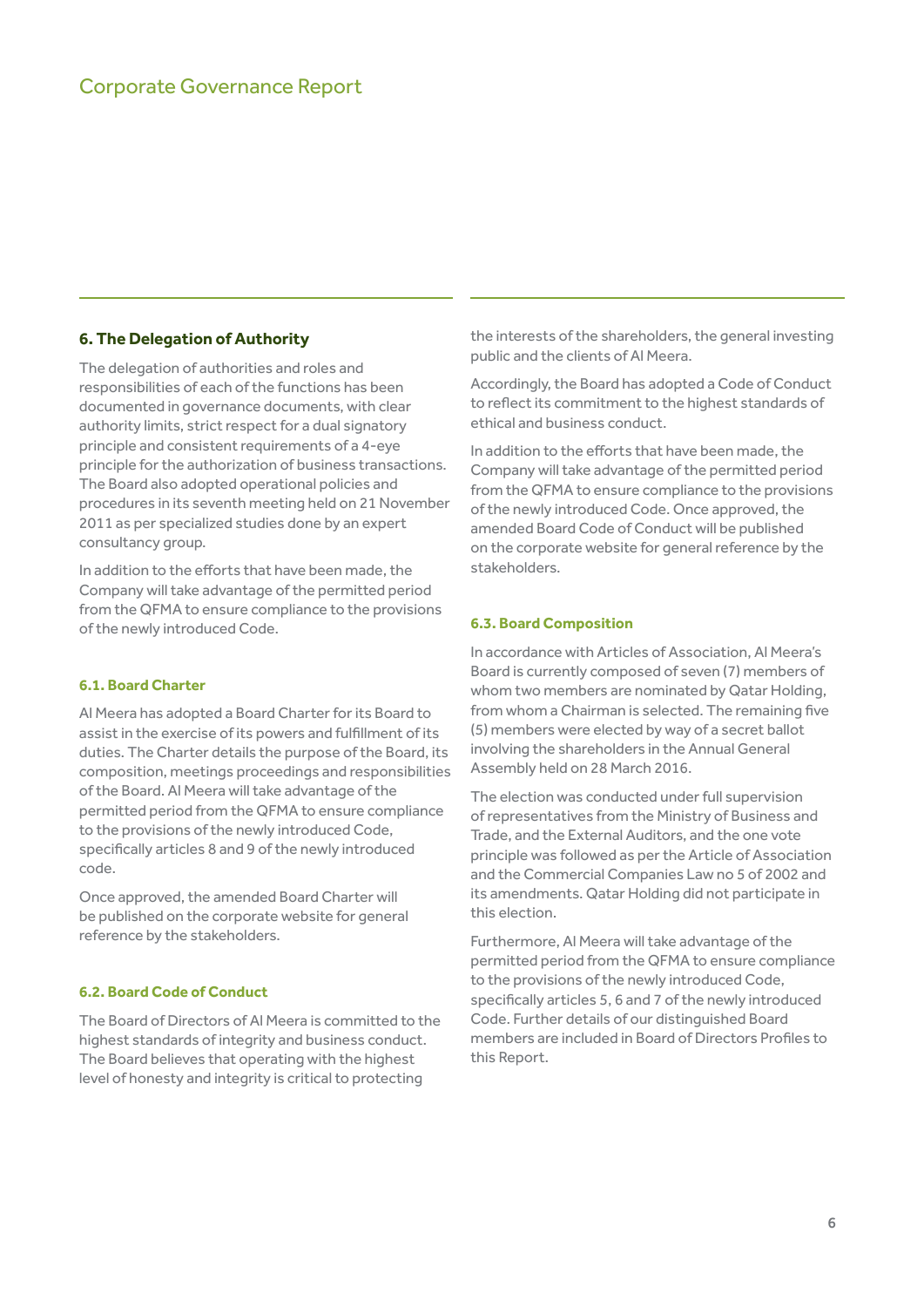#### **6.3. Board Composition (Continued)**

| <b>Name</b>                                     | Role          | <b>First</b><br><b>Appointment</b> | <b>Representing Status</b> |                       | <b>Shares</b><br>Owned   |
|-------------------------------------------------|---------------|------------------------------------|----------------------------|-----------------------|--------------------------|
| Sheikh Thani Bin Thamer Bin Mohamed Al<br>Thani | Chairman      | March 2016                         | <b>Qatar Holding</b>       | $Non-$<br>Independent | <b>Not</b><br>applicable |
| Dr. Saif Said Al Sowaidi                        | Vice Chairman | February 2005                      | <b>Qatar Holding</b>       | Non-<br>Independent   | <b>Not</b><br>applicable |
| Mr. Ahmed Abdullah Al Khulaifi*                 | Member        | May 2007                           | Shareholders               | Non-<br>Independent   | 2,000                    |
| H. E. Dr. Saleh Mohammed Al Nabit               | Member        | February 2005                      | <b>Shareholders</b>        | Independent           | 36,500                   |
| Mr. Mohammed Ibrahim Al Sulaiti                 | Member        | June 2007                          | <b>Shareholders</b>        | Independent           | 69,500                   |
| Mr. Mohammad Abdulla Al Mustafawi<br>Al Hashemi | Member        | March 2010                         | Shareholders               | Independent           | 2,514                    |
| Mr. Hassan Abdullah, Al Asmakh                  | Member        | March 2013                         | Shareholders               | Independent           | 2,000                    |

\* Has on going commercial dealings with the Company as per Article 1 of the Corporate Governance Code (Independent Board Members definition)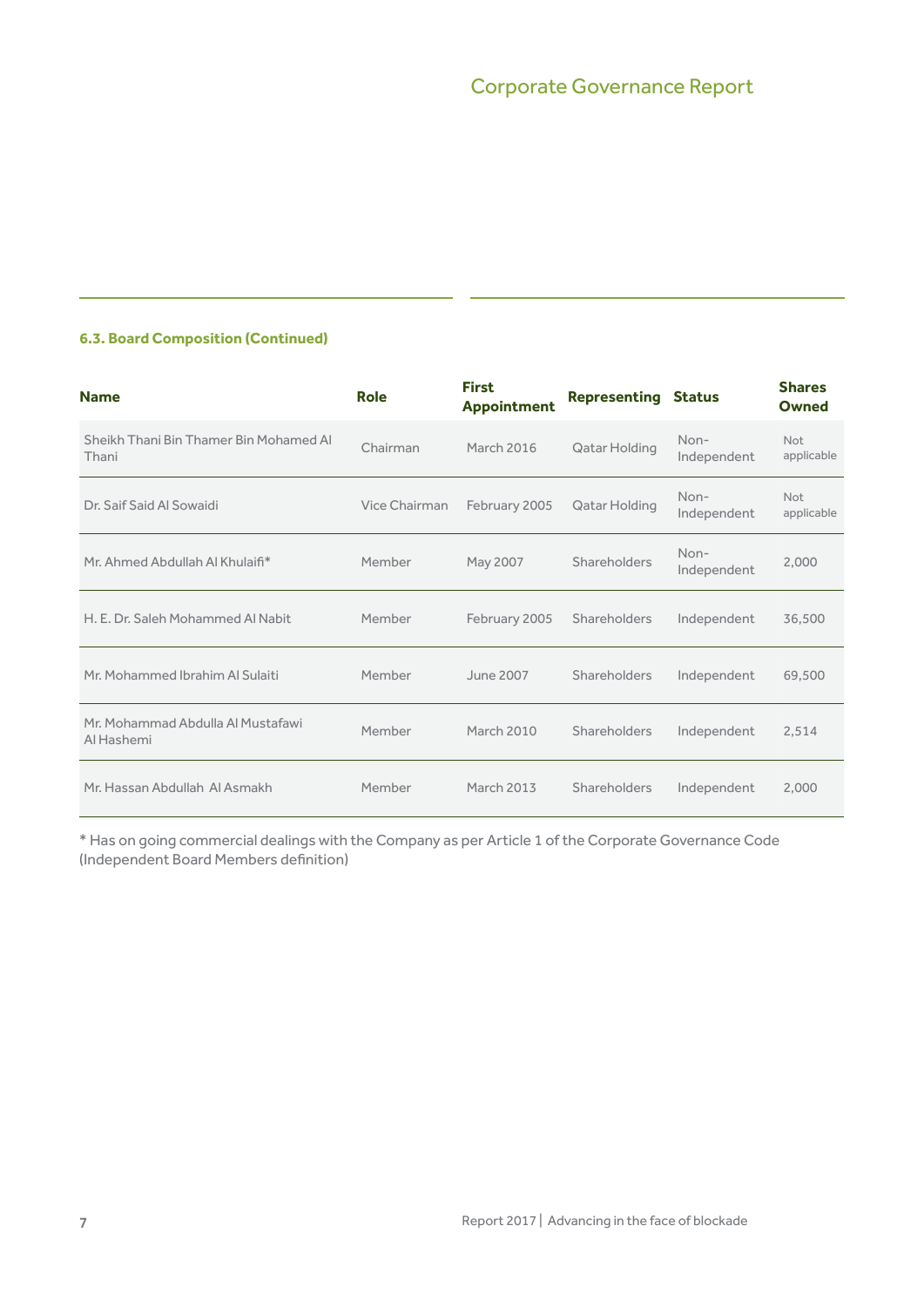#### **6.4. Board Meetings**

The Board met 6 times during the reporting period with the following attendance.

Al Meera will take advantage of the permitted period from the QFMA to ensure compliance to the provisions of the newly introduced Code, specifically article 14 that is related to the frequency of the meetings and the permitted elapsed period between the meetings.

| <b>Board</b><br>meetings | <b>Meeting</b><br>date | <b>Attendees</b> | <b>Absentees</b>         | <b>Votes by</b><br>proxy | <b>Date of Inviting the Board</b> |
|--------------------------|------------------------|------------------|--------------------------|--------------------------|-----------------------------------|
| $\mathbf{1}$             | 20 February 2017       |                  | $\overline{\phantom{0}}$ |                          | 8 February 2017                   |
| $\overline{2}$           | 18 July 2017           | 6                |                          |                          | 5 July 2017                       |
| 3                        | 9 August 2017          | 4                | 3                        |                          | 31 July 2017                      |
| $\overline{4}$           | 14 October 2017        | 5                | $\mathcal{P}$            | $\overline{\phantom{0}}$ | 2 October 2017                    |
| 5                        | 21 November 2017       | 6                |                          |                          | 9 November 2017                   |
| 6                        | 21 December 2017       | 4                | 3                        |                          | 7 December 2017                   |

#### **6.5. Board Member Induction and Ongoing Educational Development**

Every newly Board Member shall upon his/her appointment become familiar with the Company structure, management and all other information enabling the said Board Member to assume his/her responsibilities.

The Board Training Policy of the Company provides Board Members guidance on the induction and ongoing educational support that they can draw upon.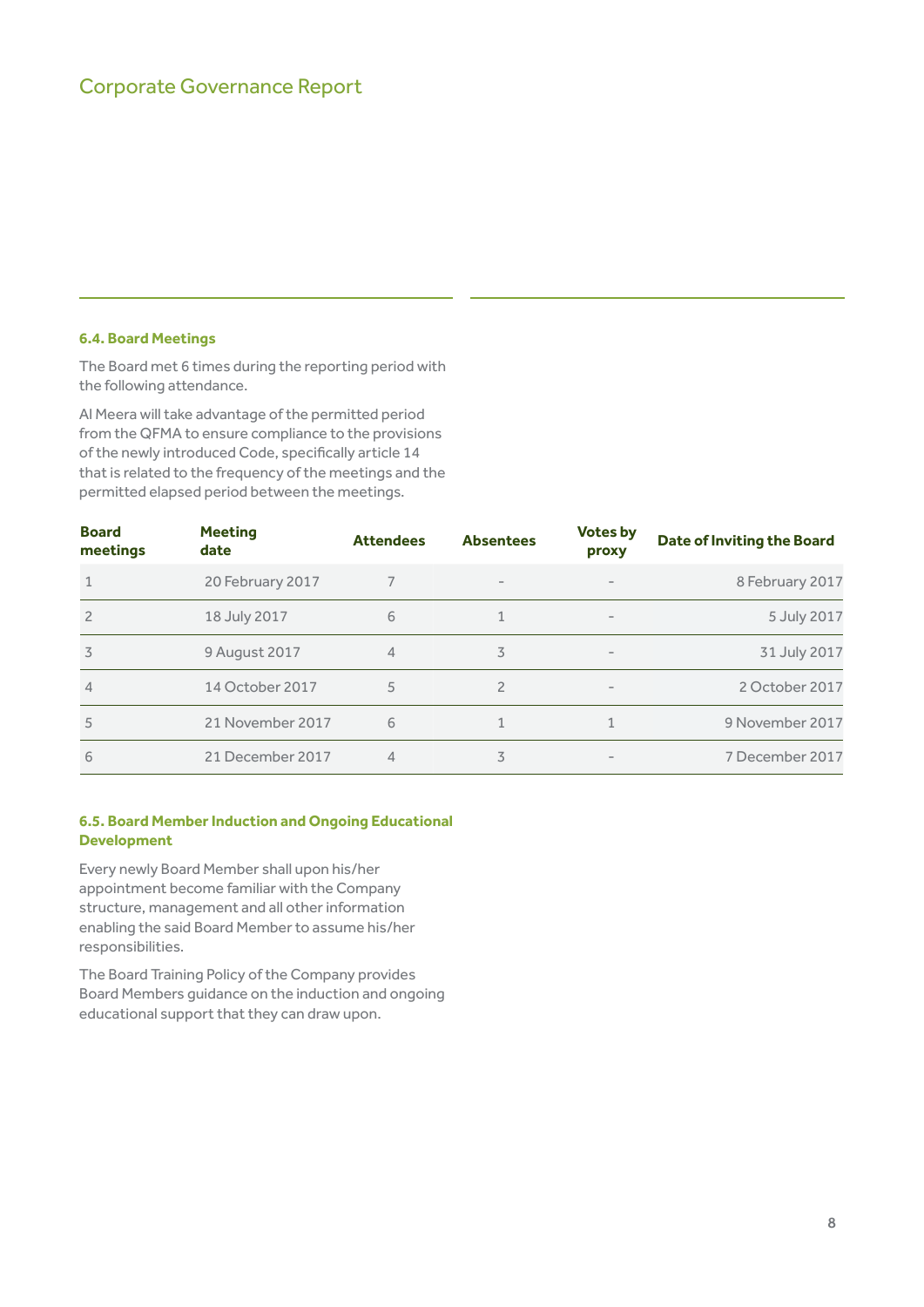#### **6.6. Segregation of Duties of Board Chairman and Chief Executive Officer**

The Company has ensured separation of roles of the Board Chairman, H.E. Sheikh Thani Bin Thamer Al Thani and the Acting Chief Executive Officer, Mr. Cobus Lombard. Their respective functions are governed by clearly documented terms of reference.

#### **6.7. Duties of the Chairman of the Board**

The Chairman is responsible for ensuring the proper functioning of the Board in an appropriate and effective manner, including timely receipt of complete and accurate information by the Board Members.

The Chairman is not a member of any of the Board Committee, and his duties and responsibilities include, but are not limited to, chairing the Board and general meetings ensuring efficient conduct of meetings, encouraging effective participation of Board members. The Chairman role also mandates the approval of Board meeting agenda, facilitating effective communication with shareholders and communication of their opinions to the Board of Directors, and annual evaluation of Board performance.

Furthermore, Al Meera will take advantage of the permitted period from the QFMA to ensure compliance to the provisions of the newly introduced Code, specifically article 11 of the newly introduced Code.

#### **6.8. Fiduciary Duties of Board Members**

Board members should consider that their primary role is to provide leadership for the Company, to identify long-term strategic objectives, and to develop a strong corporate governance and risk management practices.

Al Meera will take advantage of the permitted period from the QFMA to ensure compliance to the provisions of the newly introduced Code, specifically article 12 of the newly introduced Code.

#### **6.9. Performance Assessment of the Board of Directors**

The Board of Directors has successfully discharged its roles and responsibilities and accordingly was absolved from any liabilities for the financial year ended 31 December 2017. Additionally, the Board proposed remuneration was approved by the General Assembly.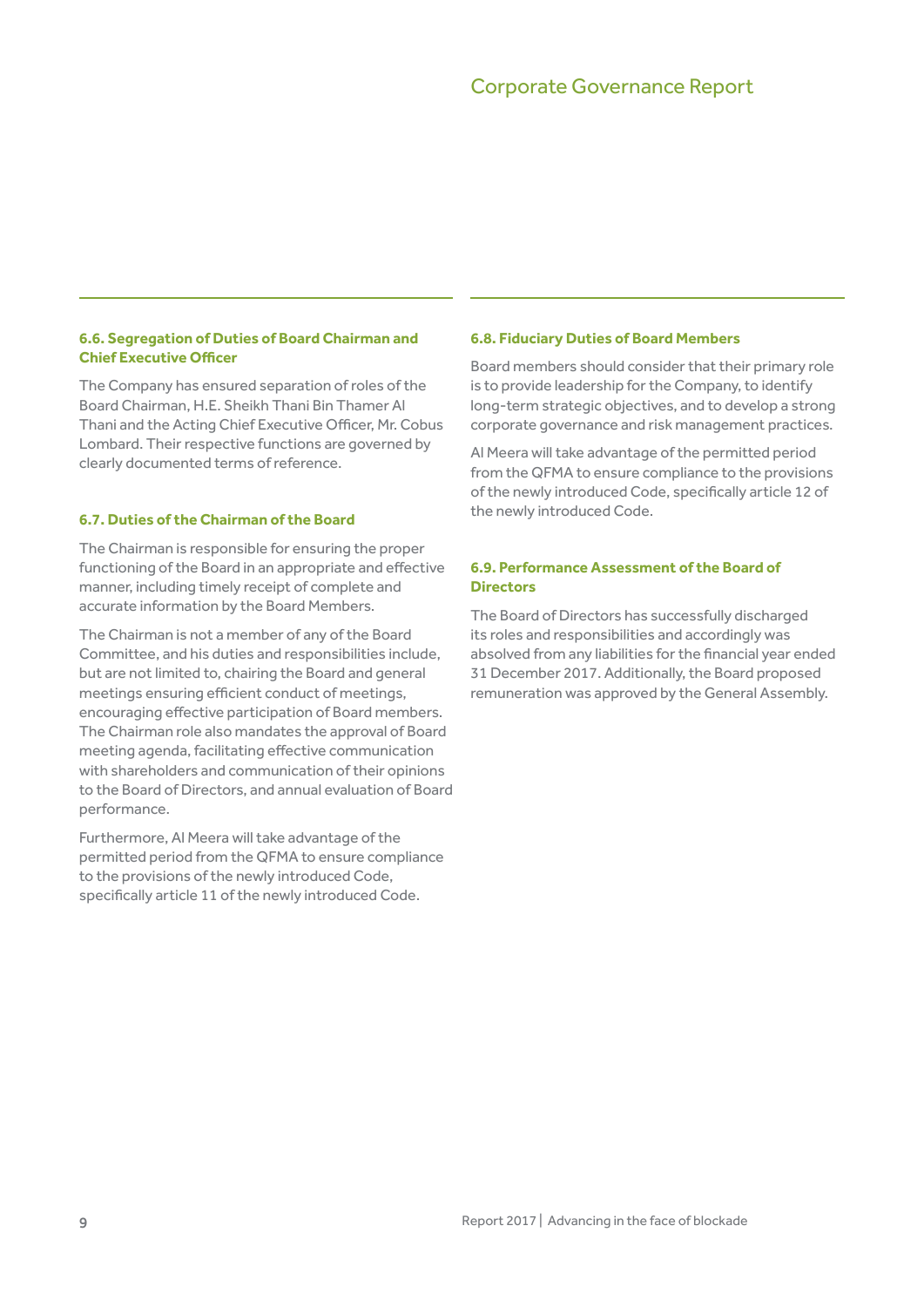#### **7. Board Committees**

The Board has established the following Committees as per the requirements of the Corporate Governance Code, which are the Audit Committee and the Nomination and Remuneration Committee. The board has also established the following Committees, which are the Investment Committee and, Tenders and Auctions Committee to facilitate and assist in the execution of the Board's responsibilities.

#### **7.1 Audit Committee**

The Audit Committee was established in 2005 by and reports to the Board and its mandate is to review the effectiveness of the systems of internal control for the accounting year and the period to the date of approval of the financial statements.

Overall, the Audit Committee seeks to ensure that the whole management process provides adequate control over major risks to Al Meera, through consideration of regular reports from internal and external audit, alongside discussions with senior managers.

Furthermore, Al Meera will take advantage of the permitted period from the QFMA to ensure compliance to the provisions of the newly introduced Code, specifically articles 18 and 19 of the newly introduced Code.

The Committee comprises of five (5) members:

| <b>Name</b>                    | Role                  | <b>Status</b>                  |
|--------------------------------|-----------------------|--------------------------------|
| Mr. Ahmed Abdullah Al Khulaifi | Chairman              | Board Member.<br>Non-Executive |
| Dr. Saif Said Al Sowaidi       | Member                | Board Member.<br>Non-Executive |
| Mr. Hassan Abdallah Al Asmakh  | Member                | Board Member.<br>Non-Executive |
| Mr. El Sayed Mohammed Salem    | Member                | Executive-<br>Internal Audit   |
| Mr. Hisham Walid Dally         | Member &<br>Secretary | Executive-<br>Internal Audit   |

The Audit Committee has met 5 times in 2017, and the majority of the members have financial and accounting experience. The responsibilities of the Committee as documented in the Audit Committee Charter are to:

- Review the charters of the Audit Committee, Internal Audit and Compliance annually and recommend changes or updates to the Board.
- Recommend to the Board the external auditors to be nominated, approve the compensation of the external auditors, and review the scope and results of the audit, and its effectiveness.
- Approve any non-audit work to be performed by the external auditors
- Review and concur in the appointment, replacement, reassignment, or dismissal of the Head(s) of Internal Audit and Compliance. Also, review the performance and recommend the remuneration of the Head(s) of Internal Audit and Compliance.
- Confirm and assure the independence of the Head(s) of Internal Audit and Compliance and the external auditors, including a review of management consulting services and related fees provided by the external auditors annually.
- Review with other Committees, management, the Head(s) of Internal Audit and Compliance and external auditors, the significant risks or exposures that exist and assess the steps Management has taken to minimize such risk to the Company.
- Consider, in consultation with the external auditors and the Head of Internal Audit, the audit scope and plans of the internal auditors and external auditors.
- Review with the Head of Internal Audit and the external auditors the co-ordination of audit efforts to assure completeness of coverage, reduction of redundant efforts, and the effective use of audit resources.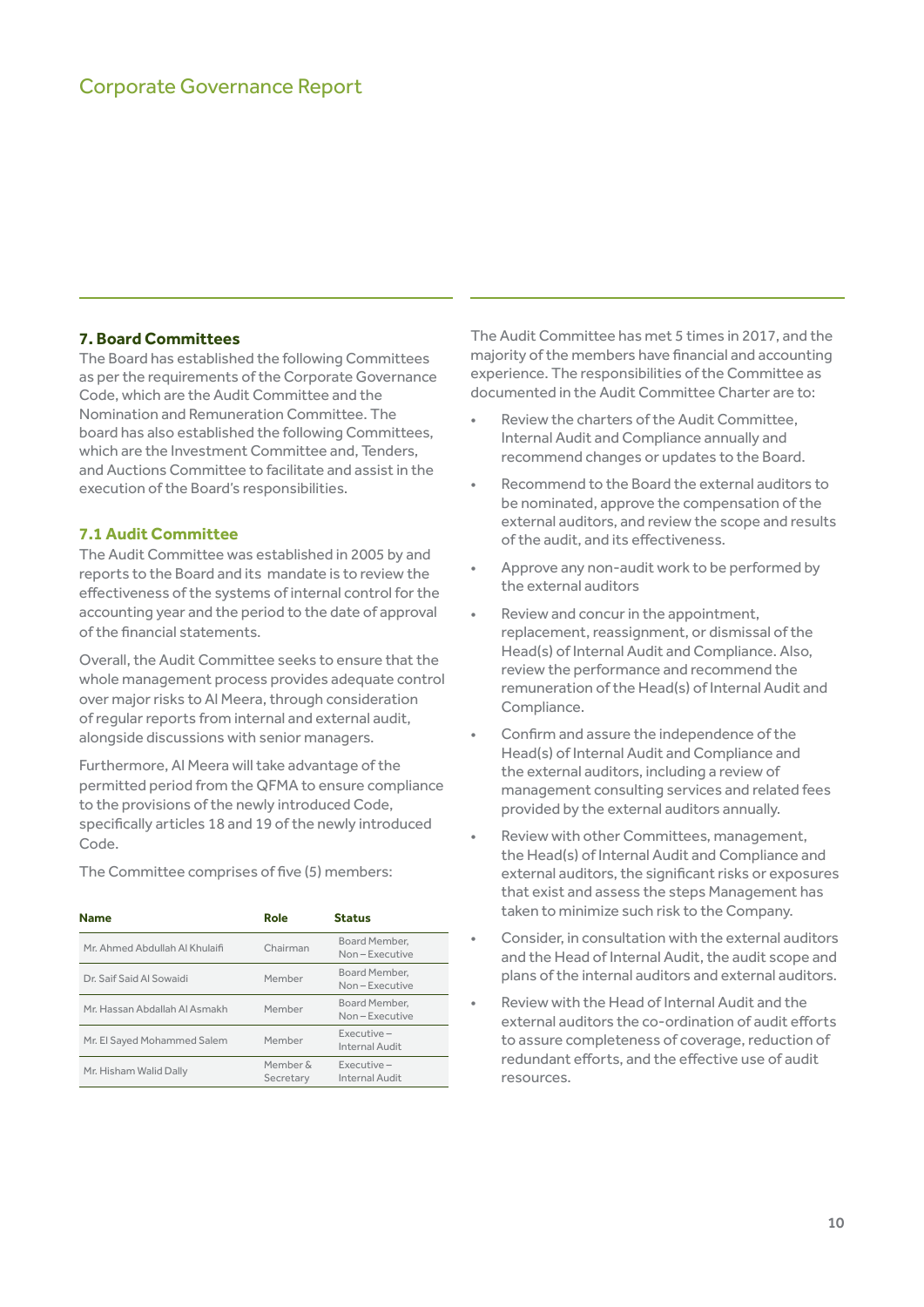- Review the following with the Director of Finance and External Auditors upon completion of the quarterly reviews and annual examination:
	- The quarterly and audited annual financial statements and related footnotes, integrity of financial reporting of the Company in accordance with accounting principles applied in the Company. The Audit Committee shall approve, on behalf of the Board, each of the quarterly financial statements and the corresponding announcements for the first 3 quarters of each financial year.
- The Audit Committee shall recommend to the Board, for approval, the annual financial results and the related announcements:
	- The external auditors' audit of the annual financial statements and reports thereon;
	- The adequacy of the Company's system of accounting controls;
	- The assistance given by Management to external auditors;
	- Any related significant findings and recommendations of the external auditors and internal auditors together with Management's responses thereto; and
	- Any significant changes required in the external auditors' audit plan, any serious difficulties or disputes with Management encountered during the course of the audit and their resolution, and other matters related to the conduct of the audit.
- Consider and review with Management and the Head(s) of Internal Audit and Compliance annually:
	- Significant internal audit and compliance observations during the year and Management's responses thereto;
- The effectiveness of the Company's internal controls over management, business and technology systems and practices and compliance risks;
- Any changes required in the planned scope of the Head(s) of Internal Audit and Compliance's audit plans; and
- The Internal Audit and Compliance Department's budget and staffing.
- Review self-interested person's transactions, and improper activities of the Company (if any).
- Review with the Head(s) of Internal Audit and Compliance or Management, the results of their review of the Company's compliance with the external regulations and Company's Code of Conduct.
- Review legal and regulatory matters that may have a material impact on the financial statements, related exchange compliance policies, and programs and reports received from regulators.
- Oversee business continuity management and business continuity planning for the Company.
- Meet with the Head(s) of Internal Audit and Compliance, the external auditors, other Committees, and Management in separate executive sessions, to discuss any matters that these groups believe should be discussed privately with the Audit Committee.
- Consider and prepare a letter for inclusion in the annual report that describes the Audit Committee's composition and responsibilities, and how they were discharged.
- Report actions and minutes of the Audit Committee to the Board with such recommendations, as the Audit Committee considers appropriate.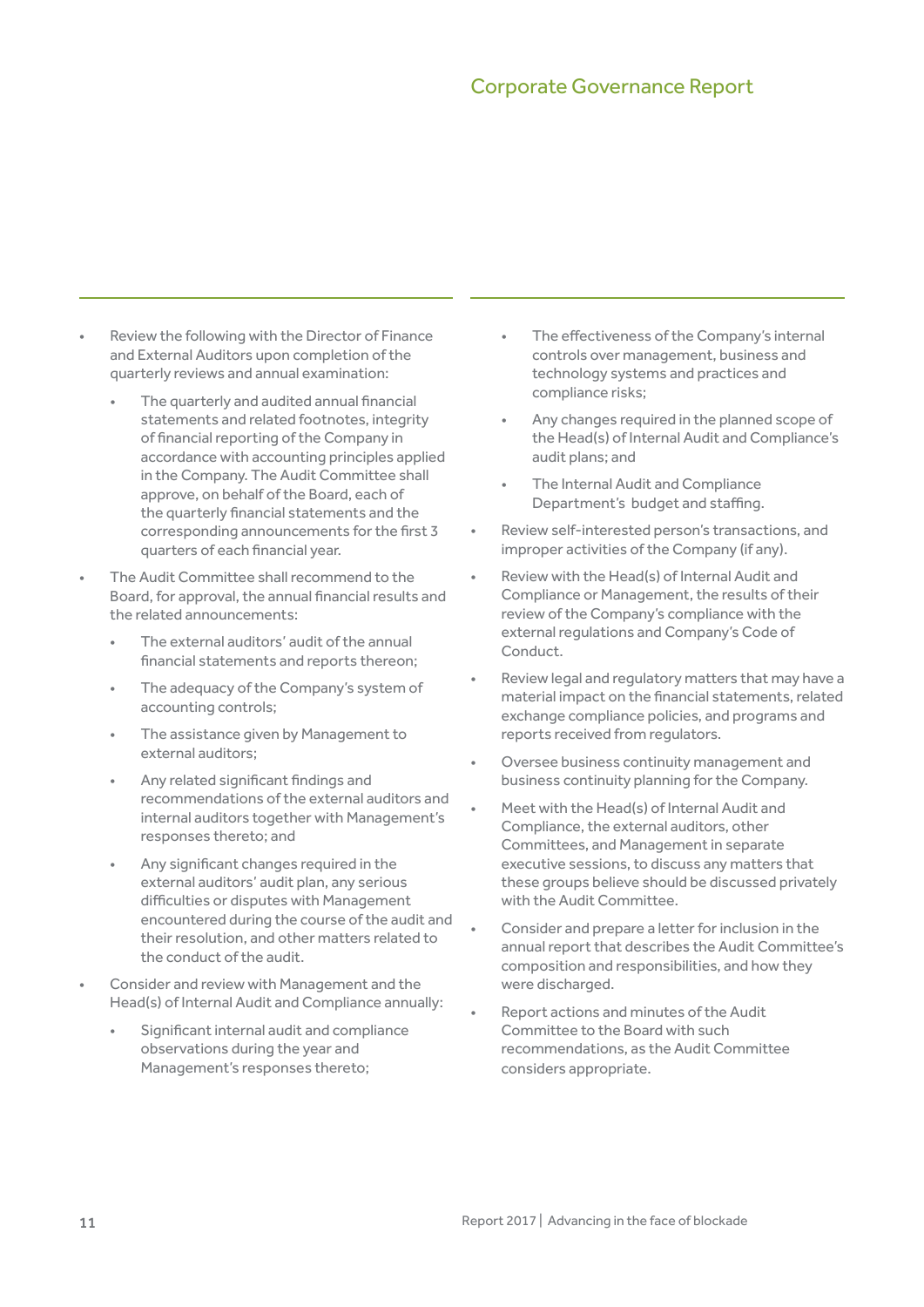#### **7.2 Nomination and Remuneration Committee**

The Nomination and Remuneration Committee was established in 2012 and has the following terms of reference:

- To study and submit nomination for Board of Directors vacancies.
- To make periodic review of the Board of Directors and its Committees to ensure that the members have the required expertise.
- To make sure that complete policies for rotation and replacement of the Board of Directors are in place.
- To issue the letter of appointment of the members of the Board of Directors.
- To submit proposals for comprehensive policy of financial compensation.
- To consult with the CEO regarding the proposed financial compensation for top management jobs.

The Committee comprises of four (4) members, and has met twice during 2017:

| <b>Name</b>                                  | Role      | <b>Status</b>                      |
|----------------------------------------------|-----------|------------------------------------|
| Mohammed Abdullah Al Mustafawi<br>Al Hashemi | Chairman  | Board Member.<br>Non-Executive     |
| Mr. Hassan Abdullah Al Asmakh                | Member    | Board Member.<br>Non-Executive     |
| Mr. Ahmed Abdullah Al Khulaifi               | Member    | Board Member.<br>Non-Executive     |
| Mr. Elamin Mastour Elfaig                    | Secretary | Legal and Compliance,<br>Executive |

The Committee has successfully achieved several of its tasks, the most prominent of which were the following:

The Committee recommended that the personnel regulations of the Company be amended to include the right of Qatari employees working in the Company to be paid end of service benefits for their period of service.

- The Committee agreed to amending the remuneration policy of the members of the Board so that it shall not exceed 5% of the net profit after deduction of reserves and deductions in accordance with the provisions of the new Companies Law. The Committee also decided to reward the Secretary of the Board of Directors in accordance with the ongoing practices of the listed companies.
- The Committee discussed the annual remuneration of the employees of the Company and decided that it is calculated based on the performance assessment for 2017.
- The Committee discussed the proposed annual salary increments for 2017.
- The Committee discussed the Draft Policy on Remuneration and Nominations issued by the Advisory Office, which is guided by local and regional practices and determinants that do not conflict with the regulations of the State of Qatar.

#### **7.3 Investment Committee**

In order to assist the Board of Directors with more detailed assessments of investment opportunities, an Investment Committee was established by the Board of Directors through its decision dated 19 April 2005.

The terms of reference for the Investment Committee sets out the provisions for Committee composition, its meeting, resolution and recommendations, roles and responsibilities, and the investment policy to help in investment decisions.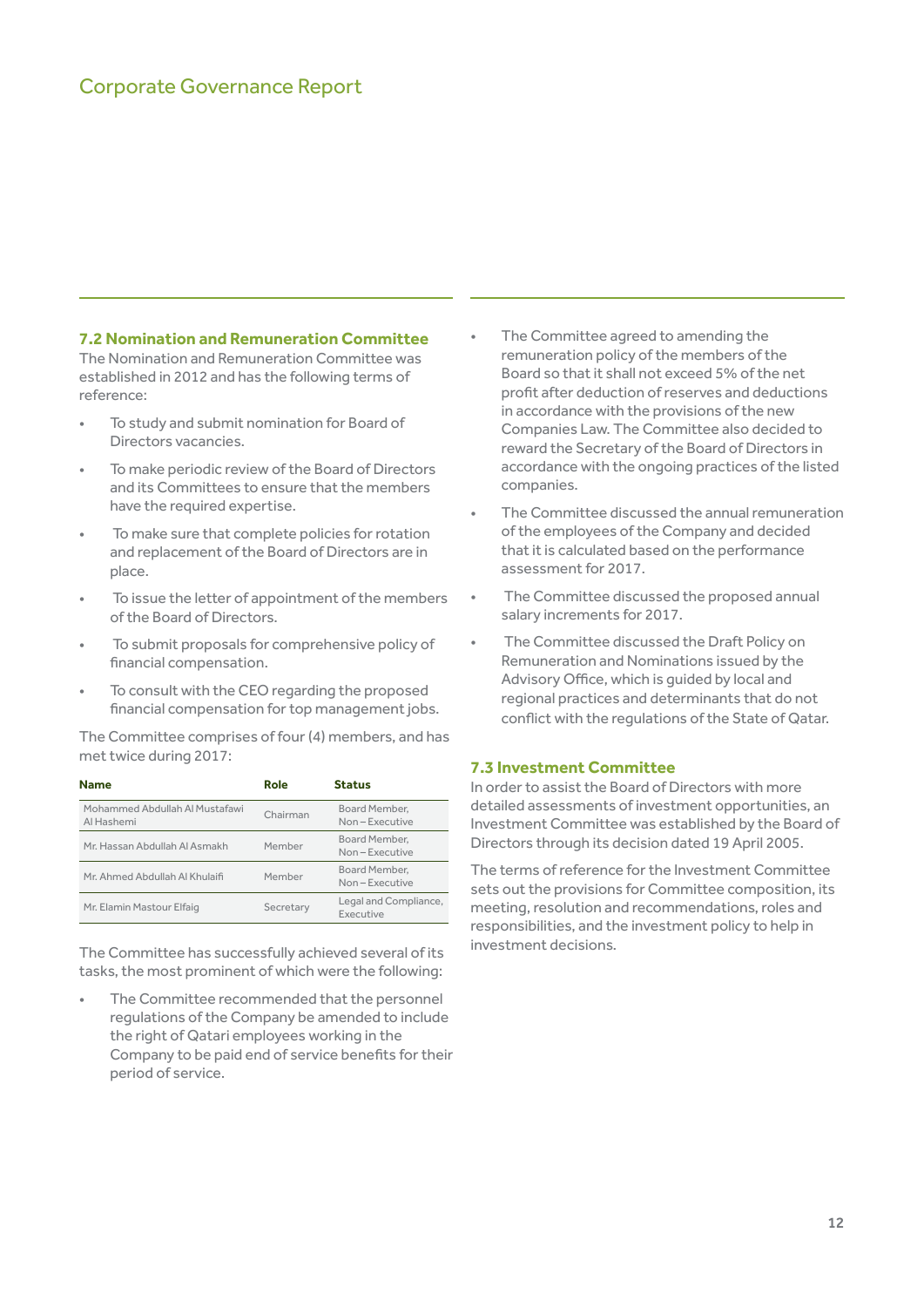The Committee comprises of six (6) members, and has met four (4) times during 2017. The Committee members are:

| Name                            | Role                  | <b>Status</b>                        |
|---------------------------------|-----------------------|--------------------------------------|
| Mr. Mohammed Ibrahim Al Sulaiti | Chairman              | Board Member,<br>Non-Executive       |
| He. Dr. Saleh Mohamed Al Nabit. | Member                | Board Member.<br>Non-Executive       |
| Mr. Hassan Abdullah Al Asmakh   | Member                | Board Member,<br>Non-Executive       |
| Abdulhadi Al Hajjiri            | Member                | Independent Advisor<br>Non-Executive |
| Mr. Cobus Lombard               | Member                | Acting CEO, Executive                |
| Mr. Teck Boo Chow               | Member &<br>Secretary | Director of Finance.<br>Executive    |

The responsibilities of the Committee are to:

- Study, review and approve all the different investment proposals forwarded from the Board, and any other matters referred to the Committee.
- The Committee can make investment decisions up to QR 10 Million for one investment, and anything exceeding the same will be referred to the Board.
- The investments of the Company will be in the activities as stated in the formation document and, according to the Laws of The State of Qatar.

#### **7.4 Tenders and Auctions**

The Tenders and Auctions Committee was established by the Board in 2006 to ensure that the Company has an efficient and effective purchasing decisions. Additionally, the implementation of business works and acquired services is realized through the best means and conditions with the least possible cost. The Tenders and Auctions regulation sets out the terms of reference for the Committee.

The Committee comprises of the six (6) following members, and it has met 25 times during 2017:

| Name                                             | Role      | <b>Status</b>                      |
|--------------------------------------------------|-----------|------------------------------------|
| Dr. Saif Said Al Sowaidi                         | Chairman  | Board Member.<br>Non-Executive     |
| Mr. Mohammed Abdullah Al<br>Mustafawi Al Hashemi | Member    | Board Member.<br>Non-Executive     |
| Mr. Teck Boo Chow                                | Member    | Director of Finance.<br>Executive  |
| Mr. Elamin Mastour Elfaig                        | Member    | Legal and Compliance,<br>Executive |
| Mr. Hisham Walid Dally                           | Member    | Internal Audit, Executive          |
| Mr. Mohammed Alaaeldin Mansour                   | Secretary | Secretary                          |

The responsibilities of the Committee are to:

- Issue tenders and receive bids.
- Study and evaluate technical and financial evaluation reports in light of what the applicant (bidder) has proposed.
- Issue decisions concerning the tenders or provide recommendations on the most appropriate bid, in accordance with the provision and procedures set out in the "Tender and Auction Regulation".
- Prepare minutes of each Meeting, which are signed by the Committee Chairman and the attending members at the end of each meeting, for record purposes as to the works and recommendations of the Committee.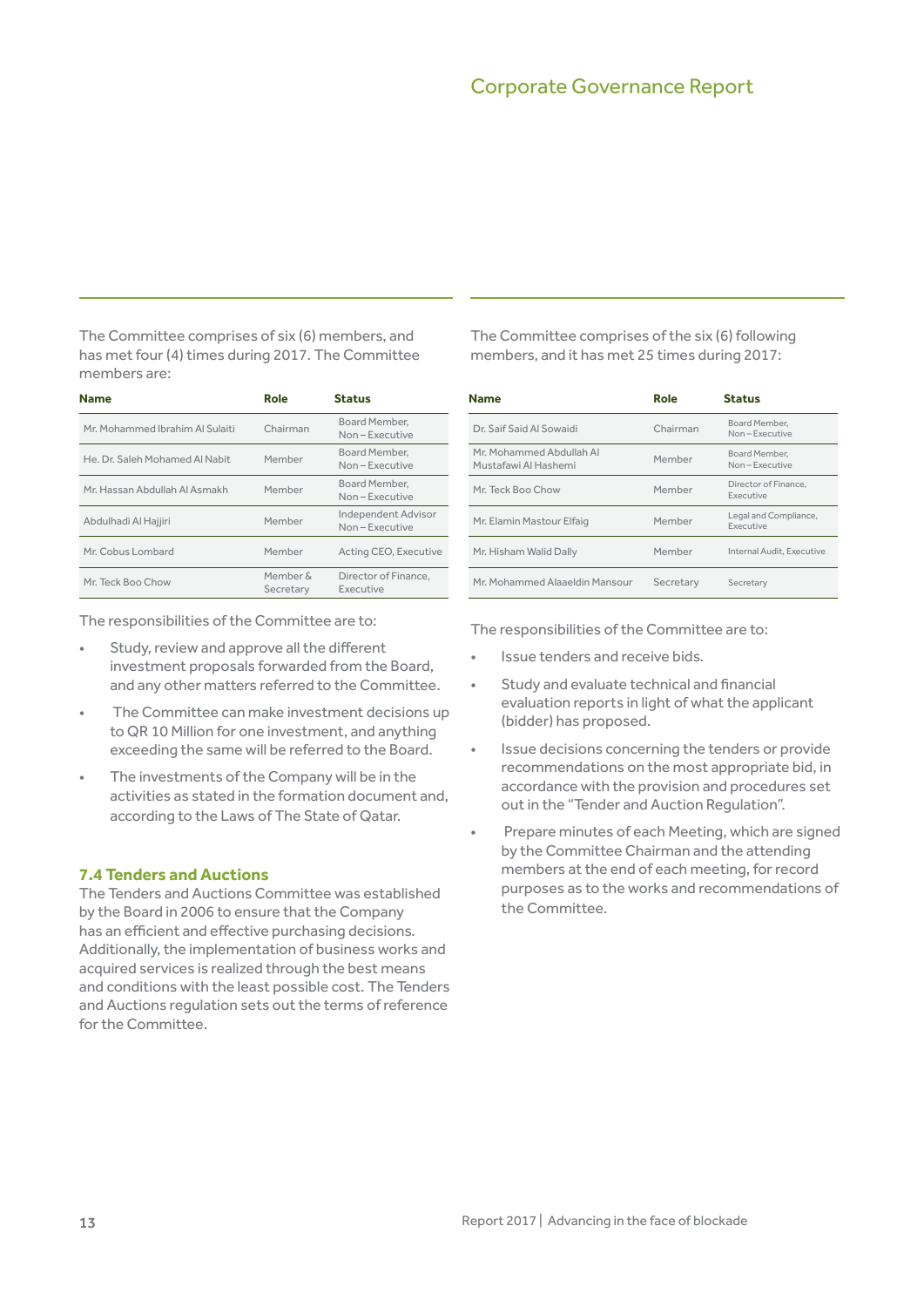#### **8. Board Secretary**

Al Meera has recruited a Board Secretary, who also holds the additional responsibility as the Company's Director of Legal and Compliance.

The Board Secretary works closely with the Chairman of the Board to arrange meetings and, plays a vital role in facilitating communication between the Board Members and Senior Management. Minutes of all Board meetings are maintained and Board resolutions are documented.

Al Meera will take advantage of the permitted period from the QFMA to ensure compliance to the provisions of the newly introduced Code, specifically articles 16 and 17 of the newly introduced Code.

#### **9. Shareholding Information**

All financial information is disclosed in the annual report of the Company that is also available on the corporate website.

The shares of each Board Member in addition to the board composition in various Committees may be found in the annual report of the Company in addition to the corporate website. The Information on controlling and significant shareholders is as follows:

#### **9.1 Shares held by Controlling Shareholders**

| <b>Shareholder Name</b> | <b>Number of Shares</b> |
|-------------------------|-------------------------|
| Qatar Holding L.L.C.    | 5,200,000               |

#### **9.2 Disclosure of Shares held by Significant Shareholders**

The Articles of Association (as amended) stipulate that the total shares owned by one shareholder shall not exceed 5% of total shares of the Company hence the only major shareholder is Qatar Holding.

#### **10. Stakeholders' Rights**

The Company's employees have equal rights as set out in the Company's HR policies and procedures.

The Board has approved a remuneration policy and packages that provide incentive for the employees and management of the Company to always perform in the best interests of the Company.

#### **11. Internal Control System**

The Board is responsible for the internal control system (ICS) in the Company. The Board has adopted a comprehensive set of governance documents including inter alia organizational structure, employees' grades and salary structure, job descriptions, policies and procedures and a financial and operational delegation of authority to govern the Company's operations. The Board has ensured, through the existing delegations of authority, that no individual has unfettered powers.

Al Meera has an independent Internal Audit function that reports to the Audit Committee and the Board of Directors. An Annual Internal Audit Plan is approved by the Audit Committee, which covers specific areas of Al Meera's operation. It has access at all times to all accounts, books, records, systems, property and personnel in order to fulfill its auditing responsibilities.

Al Meera will take advantage of the permitted period from the QFMA to ensure compliance to the provisions of the newly introduced Code, specifically with increasing the reporting frequency to be quarterly .

#### **12. Related Party Transactions**

For information on the related party transactions, please refer to Note 25 "Related Party Disclosures" of Al Meera's audited consolidated financial statements for the year 2017.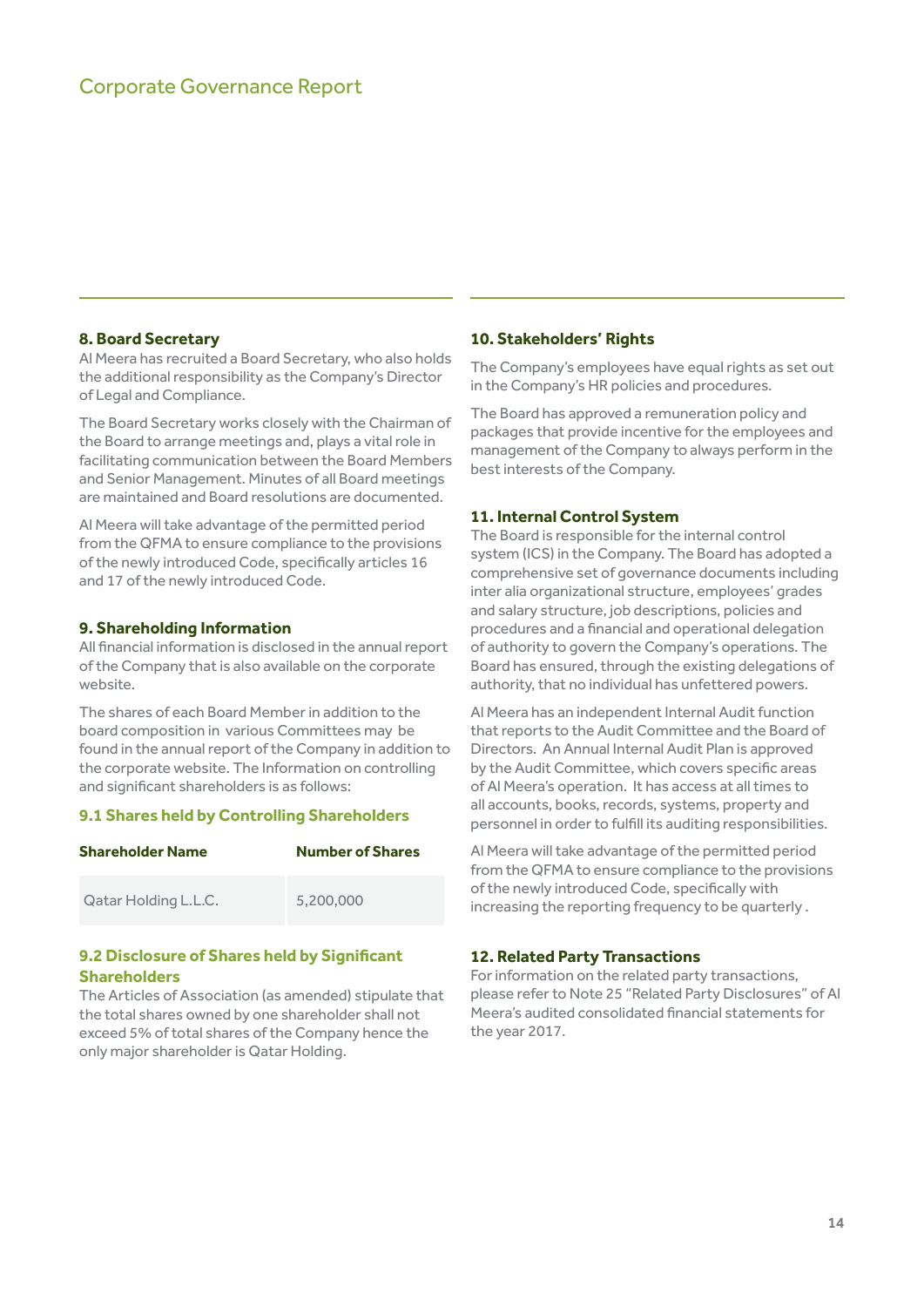#### **13. External Auditors**

The Annual General Assembly held on 19 March 2017 appointed "Ernest & Young" as Al Meera's external auditor for Year 2017 based upon recommendations of the Audit Committee and Board of Directors, to provide half-yearly reviews and year-end audits.

The external auditor is independent from the Company and its Board, and the Company will take advantage of the permitted period from the QFMA to ensure compliance to the provisions of the newly introduced Code, specifically to ensure the mandate of the external auditor meets the requirement of articles 23 and 24.

#### **14. Dividend Policy**

The payment of dividend is subject to recommendation by the Board of Directors and is subject to approval by the Shareholders. For the Year 2016, cash dividend of QR 180,000,000 Million, i.e., QR 9 per share was approved by the Annual General Assembly held on 19 March 2017.

#### **15. Remuneration Policy**

The Articles of Association governs the remuneration of Board members. Board remuneration is subject to approval of the General Assembly with a maximum limit of 5% of the net profit to be attributed to bonus distribution. For the year 2016, the Shareholders approved the Board remuneration in the amount of QR 6,156,000.

The Board determines senior management compensation. The senior management compensation is composed of a salary and a performance related bonus. The Board determines the limits for fixed salary components.

The Board approves performance related bonus for CEO, senior management and staff subject to Company's performance. At present, Al Meera practices

annual and semi-annual performance review of each member of the senior management team.

#### **16. Compliance**

The Company's Legal Department continuously updates its Board and Senior Management for new or changed laws and regulations. Al Meera consistently seeks to comply with all new or changed laws and regulations. Al Meera was successful in abiding by all the applicable laws and regulations and was not subject to any fines or penalties in 2017.

#### **17. Legal and Judicial Dispute**

There are four cases being looked at by the courts for the judicial year 2017 for the period from 1 January 2017 to 31 December 2017 and have not yet been adjudicated.

#### **18. Risk Management**

The Board has the overall responsibility for the management of the Company and to enhance risk management practices further, Al Meera has successfully established an independent risk management function.

Al Meera has documented clear systems, policies, and procedures with regard to risk management to ensure a comprehensive risk assessment is performed, including defining and implementing risk appetite and risk reporting. The role of the Risk Management function shall fall under the purview of the Audit Committee.

The Company will take advantage of the permitted period from the QFMA to ensure compliance to the provisions of the newly introduced Code.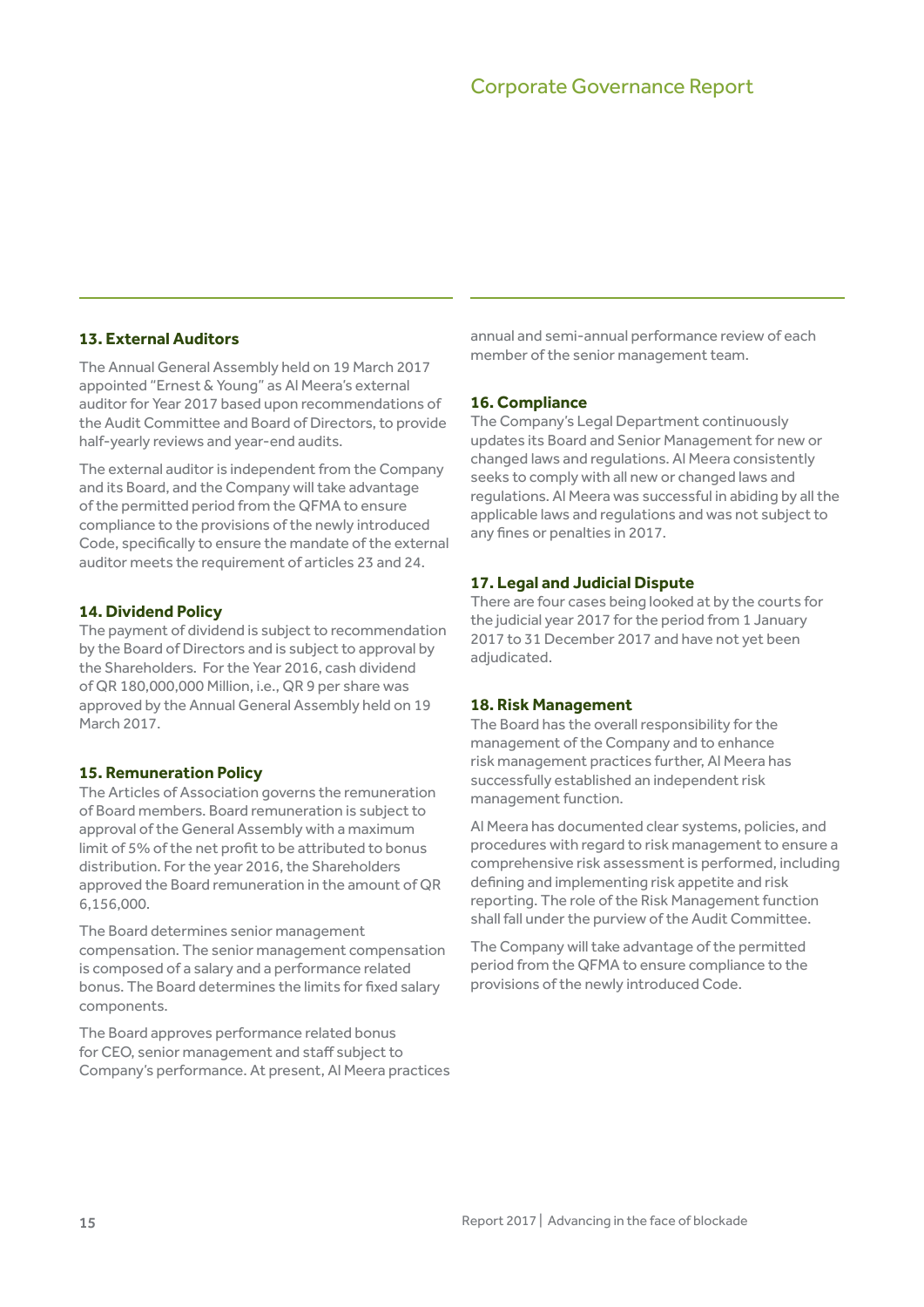#### **19. Related Party Policy and Conflicts of Interest**

Whilst existing related party transactions are disclosed, Al Meera has prepared a formal related party policy to govern commercial transactions with related parties and potential conflicts of interest as well as the related practices and disclosures. The policy has been disclosed once adopted.

In light of the disclosure requirements of the QFMA Code, Al Meera has enhanced its existing annual declarations by Board members and Senior Management on their interests, shareholding, trading in Company shares, other Board mandates, significant transactions with the Company, employment and shareholdings of relatives, qualifications, experience and other interests.

#### **20. Insider Trading**

Al Meera has formulated clear guidelines for insider trading to prohibit its Board members and employees from trading in the Company's shares that might be subject to insider trading, and disclosed information where relevant and as made available. In this context, a declaration process for Board members and senior management has been implemented.

#### **21. Internal Audit**

In addition to its existing scope, the internal audit provided the board with a documented assessment of the internal control system on an annual basis.

Al Meera will take advantage of the permitted period from the QFMA to ensure compliance to the provisions of the newly introduced Code.

#### **22. Whistle blowing**

A mechanism has been designed and implemented to enable employees to report behavior that is suspicious, illicit, unethical or detrimental to the Company, whilst ensuring the confidentiality of the information received and the protection of the whistleblower.

The oversight for the same has been formally assigned to the Audit Committee.

#### **23. Investor Relations**

In support of management's commitment to establish transparent and close communication with the shareholders, clear and comprehensive access to information procedures for shareholders has been provided.

#### **24. Policies and Procedures**

The existing and comprehensive set of governance documents and administration and finance policies has been improved. In this context, the existing documents have been reviewed by specialized consultant and enhanced by incorporating existing practices in the documentation and ensuring that the document covers all areas of Al Meera's operations.

#### **25. Subsidiaries**

The Company is the ultimate parent of the following Companies:

- Al Meera Holding Company L.L.C.
- Al Meera Central Markets S.P.C.
- Al Meera Development Company L.L.C.
- Qatar Markets Company W.L.L.
- Al Oumara Bakeries Company W.L.L.
- Al Meera Bookstore Company S.P.C.
	- Aramex Logistics Services Company. L.L.C.

#### Overseas Subsidiaries

- ALGE Retail Corporation SARL
- Al Meera Oman SAOC
- Al Meera Markets SAOC

The board of Directors made a resolution at its seventh meeting dated 7 December 2016 to liquidate ALGE Corporation SARL registered in Switzerland as a Joint Venture between Al Meera Holding and Casino Group in 2012 to acquire, manage and establish Companies in Egypt, Jordan, Libya & Tunisia. The liquidation of ALGE is proceeding according the Swiss laws and regulations.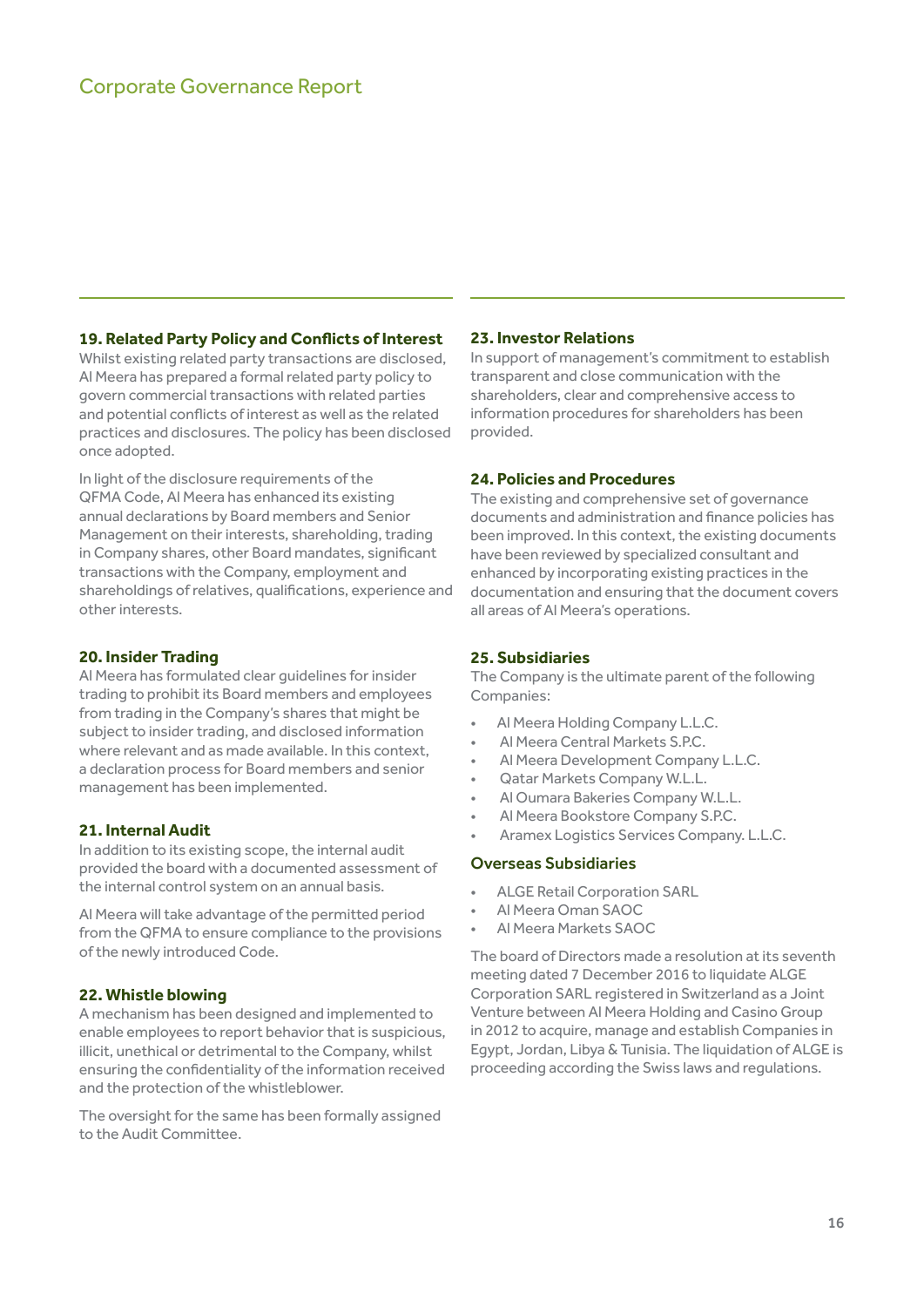## **Al Meera Group Legal Structure**

Al Meera Consumer Goods Company (Q.S.C.) is the ultimate parent of the following Companies:

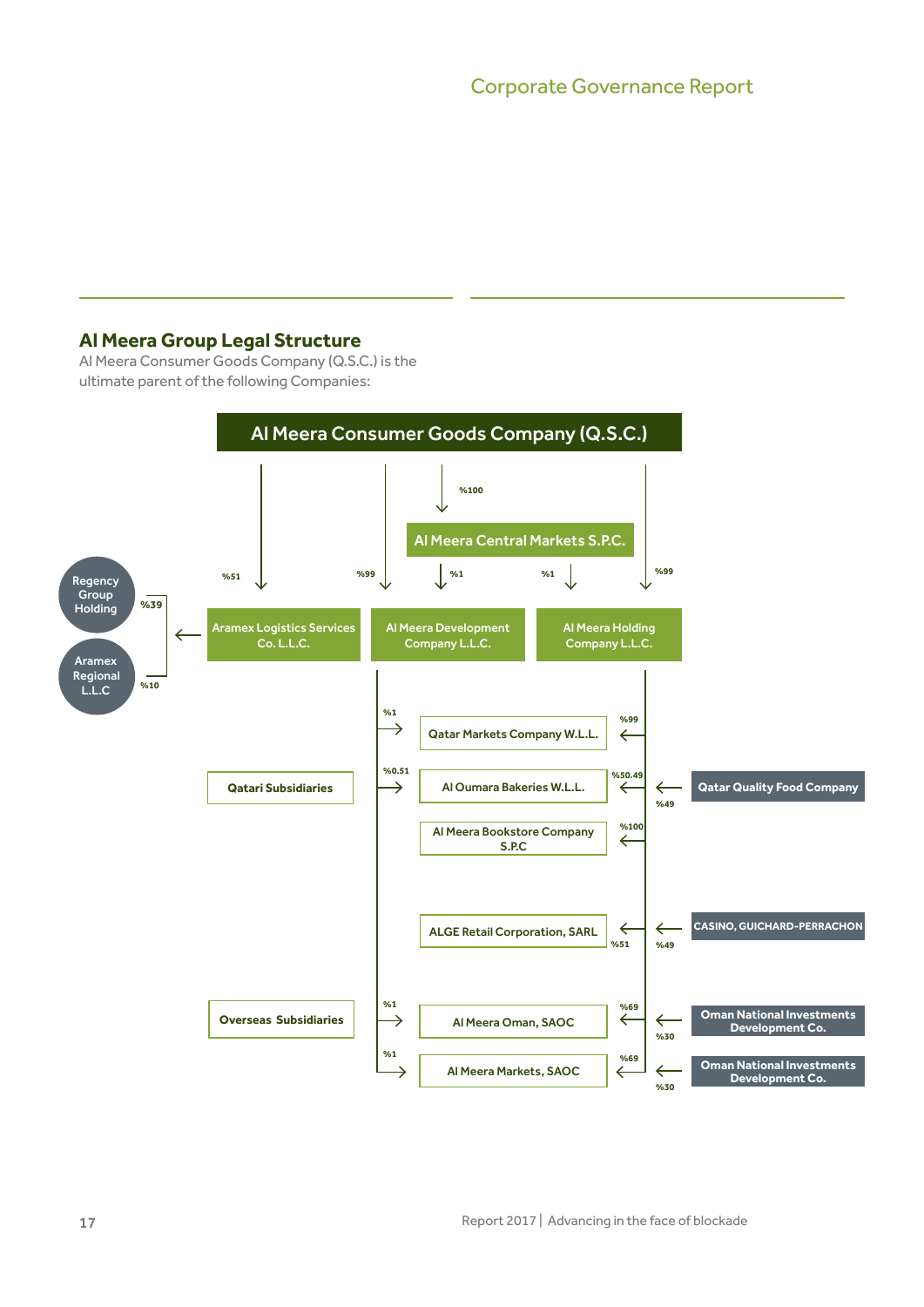**Al Meera Annual Report 2017**

**Board of Directors**

# **Leading calmly through the blockade**

Providing alternatives for supply shortages; Stabilizing prices despite the acquired costs of emergency logistics.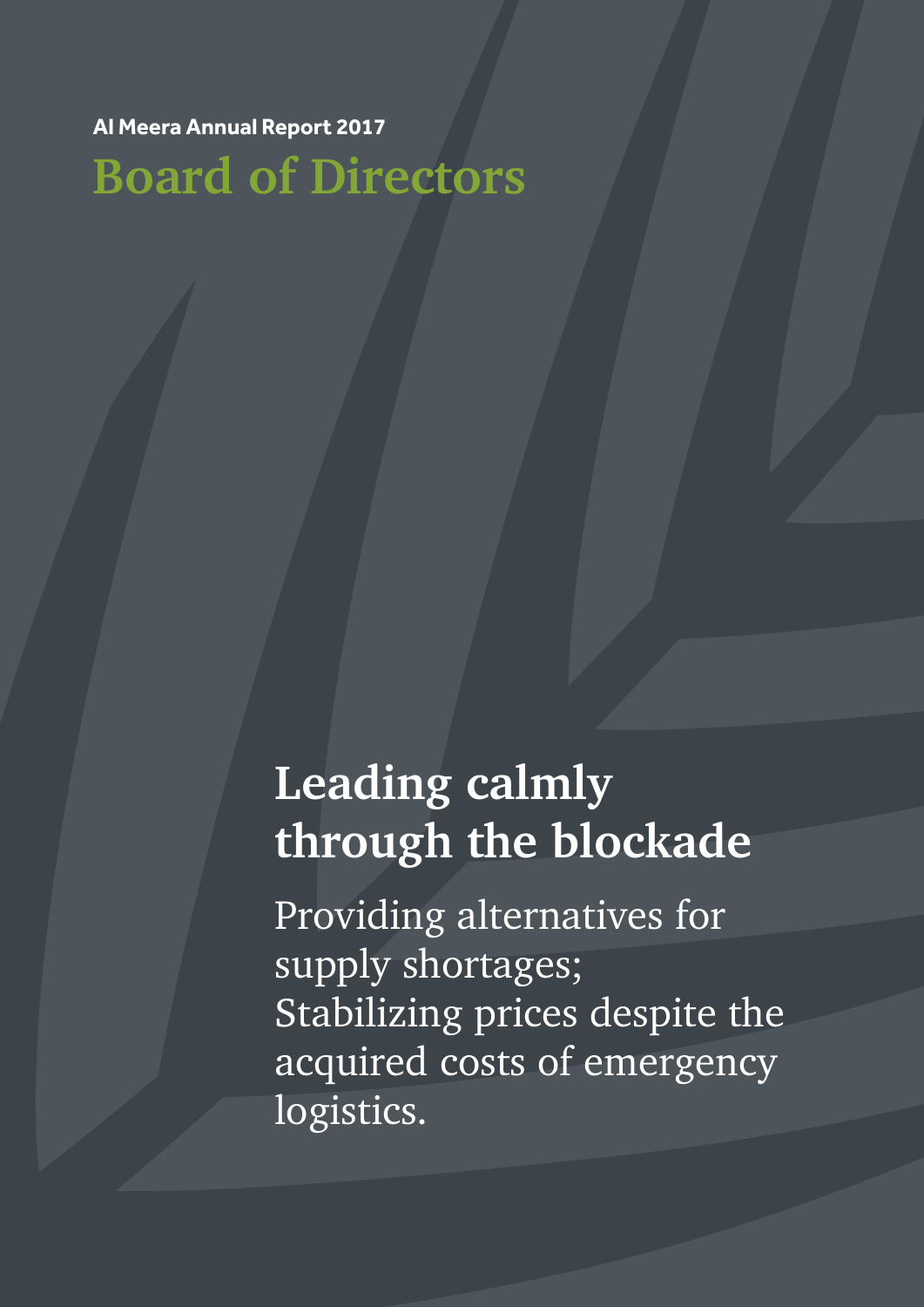### Board of Directors

## **Board of Directors Profiles**



## **Sheikh Thani Bin Thamer Bin Mohammed Al Thani**

#### **(Chairman Nominated by Qatar Holding)**

Sheikh Thani Holds a Post-graduate Diploma in Management from the University of Hull in the UK, and a Bachelor of Science in Petroleum Engineering from the University of Tulsa in the US.

Sheikh Thani has administrative and practical experience in the Oil & Gas sector and currently serves as Vice Chairman in Qatar Petrochemical Company (QAPCO), Qatar Vinyl Company Ltd, Qatofin Company Limited and member of the board in Qatar Solar Tech in addition to his position in Oryx GTL Limited as Vice Chairman of the Board of Directors and Chief Executive Officer.

The previous experience of H.E. Sheikh Thani bin Thamer bin Mohammed Al Thani includes holding the position of Deputy General Manager of Shell-Qatar from 2003 to 2015, where his duties included supporting the project's General Manager, managing a number of other projects and responsibilities, and actively participating in attracting many competent Oil & Gas industry institutions and securing investment opportunities for them in order to implement projects for the benefit of Qatar Petroleum and Shell-Qatar.

In the period from 1998 to 2003, he served as the Lead Petroleum Engineer at Qatar Petroleum where he managed a variety of responsibilities including setting up programmes, managing the North Field, monitoring development schemes, assessing the results of Oil & Gas Studies, preparing for studies on fields and new discoveries, participating in the development of oil fields schemes and coordinating with consultants for project preparation.

Sheikh Thani worked as a Petroleum engineer from 1997 to 1998 and participated in a training mission for a year at the "Mobil Oil" Company in the United States about the North Field in Qatar and the evaluative studies for future projects in the State of Qatar.

Between 1994 and 1996, he served the function of Well Site Engineer, where the focus of his work was at the onshore and offshore sites for oil and gas fields, supervising the digging of wells and the establishment of production plants.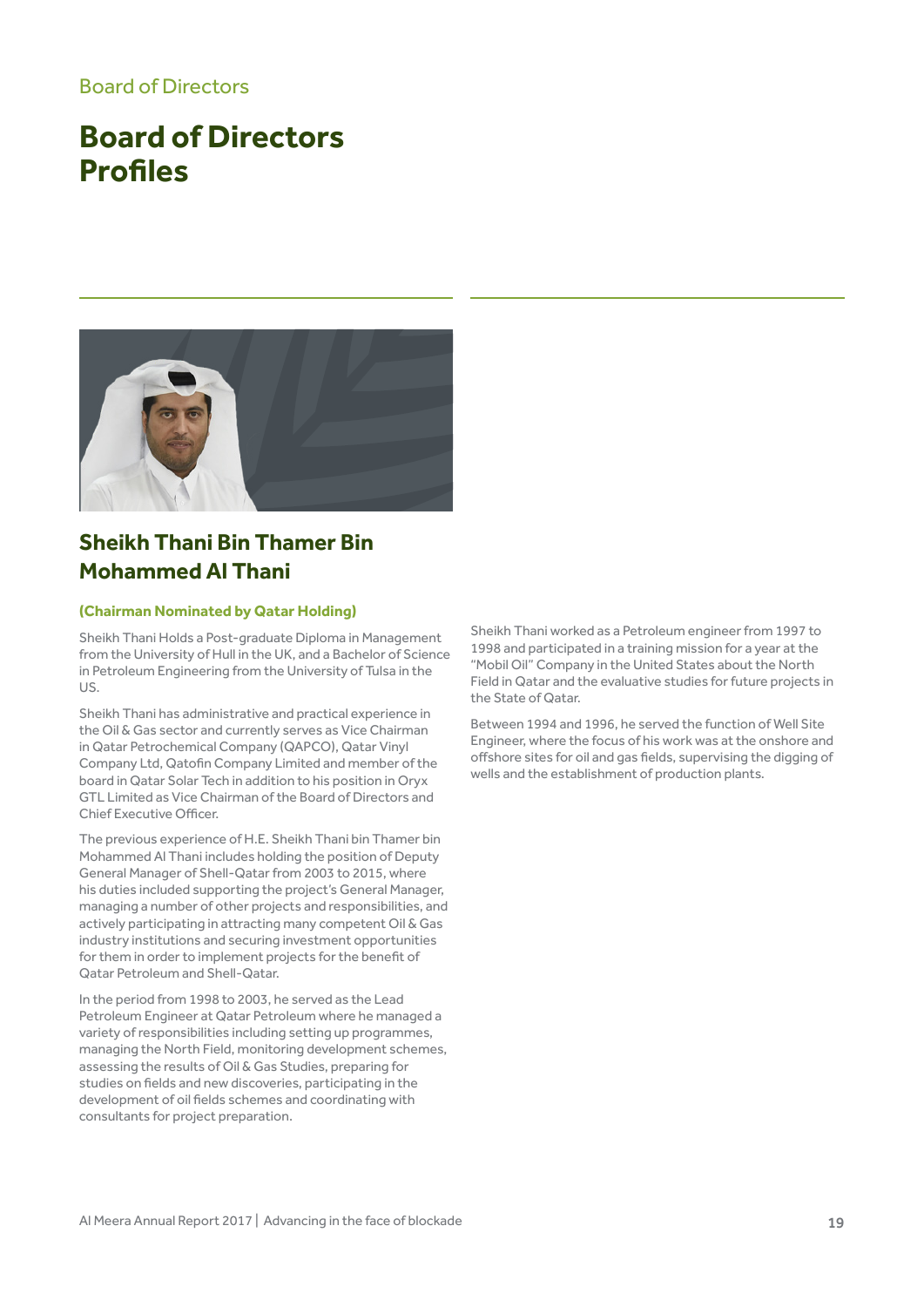

## **Dr. Saif Said Al Sowaidi**

#### **(Vice Chairman Nominated by Qatar Holding)**

Dr. Saif has a PhD in Economics from Durham University, UK, has a Master's Degree from Ball State University, USA. and a Bachelor's Degree in Economics from Oregon University, USA.

He also has a vast and dynamic professional career. Currently, Dr. Saif is the Vice President of Planning since November 2008 to present. Previous experience includes being the Executive Director of Rawafed project and the Executive Director of Serdal project at Qatar University. He served in many Committees and task force teams both in Qatar and outside the country. Dr. Saif's academic record includes a list of published researches in his field of specialty. He is the Board Member of Al Meera Consumer Goods, Co. from 2005 till now. He is the Vice Chairman and Board of Directors of Al Meera Consumer Goods, Co. from 2007 till now. He was the Board Member of Doha Securities Market (presently Qatar Exchange) from 1995 to 2002.

Dr. Saif has rich experience in the education sector; where he started his career at the GCC Development Studies Centre at Qatar University in 1983, then became a Demonstrator at the Faculty of Administration & Economics in 1985 and was later promoted as a Professor. In addition, he was the Deputy Chairman and Executive Director of Oracle System Installation and Operations, Qatar University from 2003 to 2006. He was the head of the Follow-up Committee for the Nomination of Teaching Staff at Qatar University 2003-2005 and member of Qatar University Senate from 1995 to 2003. At the present Dr. Saif is the managing lead for two very ambitious projects at Qatar Universities: Strategic Planning and Institutional Accreditation.

He is the Chairman of Al Meera's Tenders & Auctions Committee, and a Member of the Audit Committee.



## **H. E. Dr. Saleh Mohammed Al Nabit**

#### **(Elected Board Member)**

On June 2013, H.E. Dr. Saleh Mohammed Al-Nabit was appointed as the Minister of Development Planning and Statistics. Since June 2011, H.E. was the Secretary-General for the General Secretariat for Development Planning (GSDP), where H.E. contributed to the development of Qatar National Vision (QNV) 2030 and the National Development Strategy (NDS) 2011-2016.

Academically, H.E. Dr. Saleh Mohammed Al-Nabit received his Ph.D. in Economics from the University of Bradford, England, and his Master's degree in Business Administration and Economics from University of St. Louis, USA. H.E. received his Bachelor's degree in Economics (Cum Laude) from Qatar University. Having graduated from the university, H.E. worked for a brief period for Qatar Central Bank. In 1993, H.E. worked in the Department of Economics at Qatar University, where H.E. taught many economic curricula and was named as board member in the department and the college. In addition, H.E. chaired many academic and scientific Committees in Qatar University.

He is a Member of Al Meera's Investment Committee.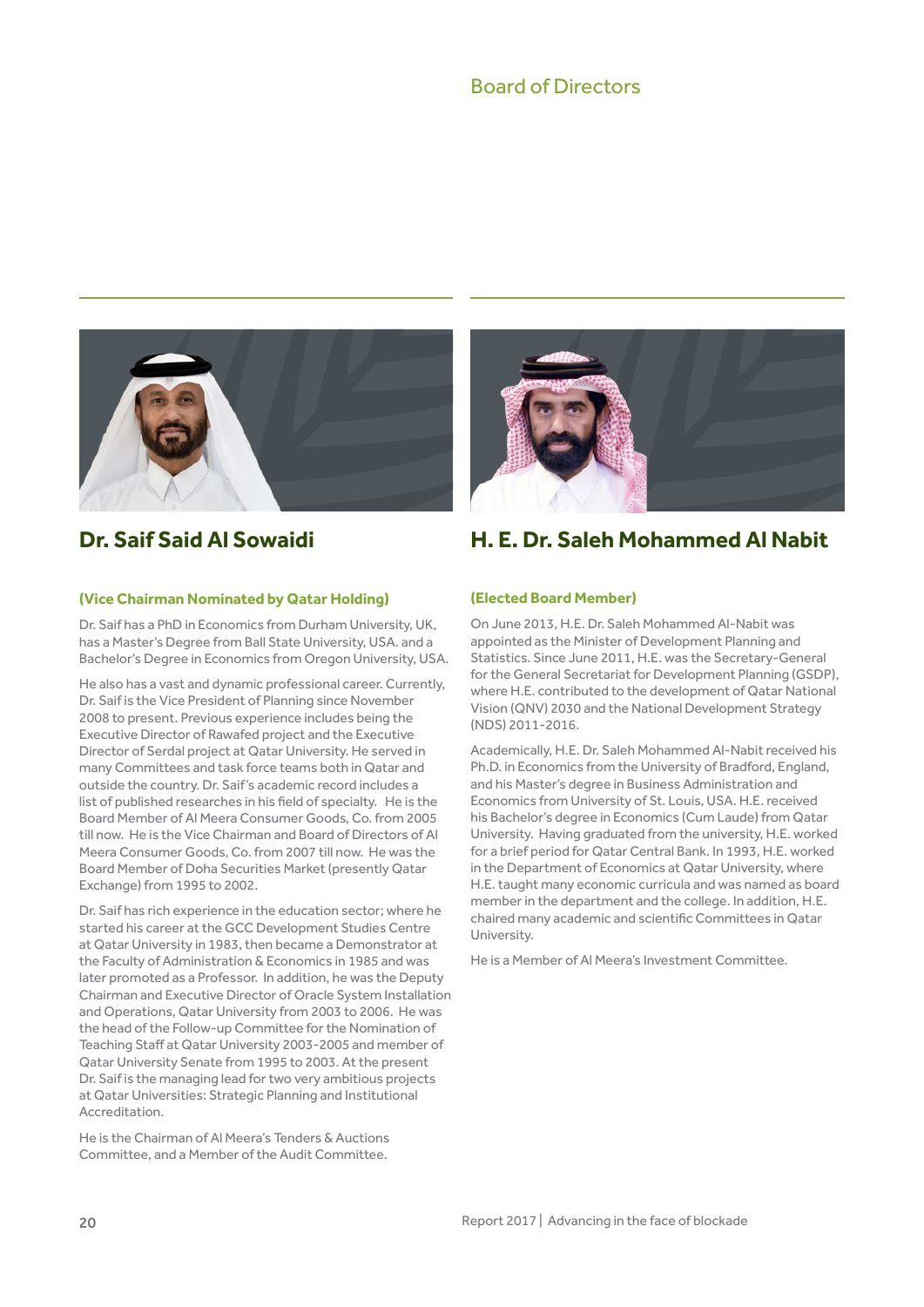### Board of Directors

## **Board of Directors Profiles**



## **Mr. Ahmed Abdullah Al Khulaifi**

#### **(Elected Board Member)**

Mr. Khulaifi is a PhD Student in Marketing Service at Warwick University, UK. He holds M.S. in Business Administration from Oklahoma City University, USA.

He has been involved as the Ministry Assistant for Administration in Supreme Council of Health from 2009 till 2016. He was the Deputy Chairman and Managing Director of Al Jazeera Network from 2007 to 2009. He also has held the position of the Deputy Director General of Corporate Support, DAGOC from 2003 to 2007. In addition, Mr. Khulaifi has held several positions in various information institutions and government departments; including teaching experience in the field of Business Administration at Qatar University.

He is the Chairman of Al Meera's Audit Committee, and a Member of Nomination & Remuneration Committee.



## **Mr. Mohammed Ibrahim Al Sulaiti**

#### **(Elected Board Member)**

Mr. Sulaiti received his B.Sc. in Business Administration degree from USA in 1989.

He was the Deputy CEO of Finance and Administrative Affairs, Qatar Navigation Company from 1998 till 2015. He is the member of the Board of Directors of various companies such as Halul Offshore Services Company, Al Meera Consumer Goods, Co. and Beema Insurance Company, Barwa Real Estate and Barwa Bank.

He is the Chairman of Al Meera's Investment Committee.